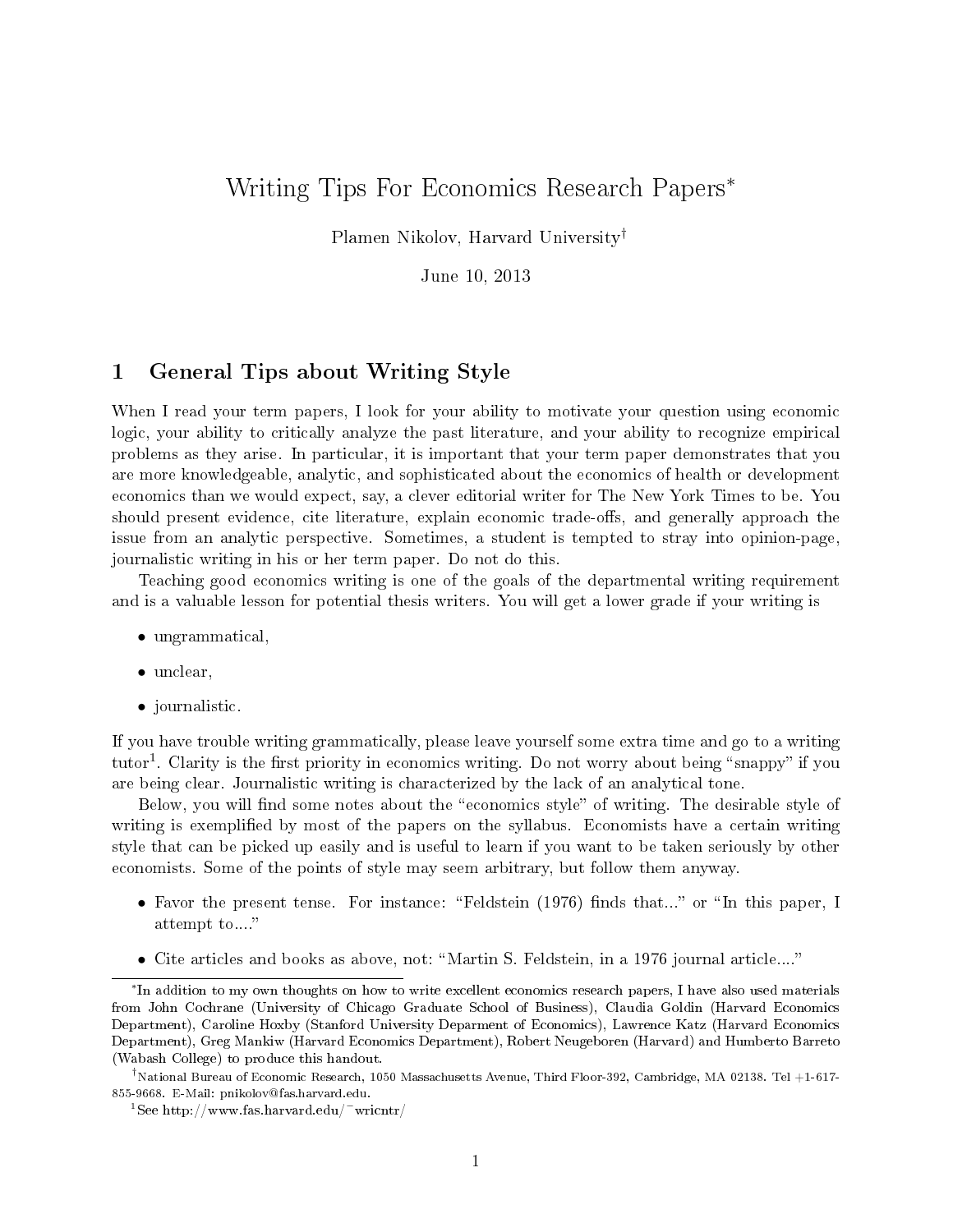- Favor the active tense.
- Use "I" when you mean "I" and use "we" when you mean "we." For instance, you might use "we" to talk about something that everyone could be expected to appreciate: "We expect that highly selective colleges enroll few students who had low grades in secondary school." Use "I" to talk about what you did: "I use data from...." You are correct if you have noticed that economists often avoid using any personal pronouns. This is not necessarily a good thing, however.
- Avoid adjectives and verbs that are overly dramatic. For instance, "the results shatter our expectations" is too much.
- Do not use contractions or abbreviations such as: e.g., i.e., etc.. Write out the equivalent words: for instance, that is, et cetera. Latin and other foreign languages should be in italics or underlined: "Feldstein et al  $(1976)$ ...."
- It may seem boring to keep using phrases like "The results show...," "The estimated coefficient on...," or "is not statistically significantly different from zero." Use them anyway or use something equally clear. When reading your "Results" section, readers are trying to keep track of things, so they will tolerate a less than scintillating delivery in the interest of clarity.
- $\bullet$  Keep non-economics comments for your first paragraphs and your conclusion. For instance, if your results have interesting political implications, you can motivate them in the introduction and return to them in the conclusion. Leave them out of the body of the paper, however, unless they are actually part of the model.
- If in doubt about whether to include some non-economics content, leave it out. Students tend to include too much, rather than too little, political and social commentary.
- Keep sentences short. Short words are better than long words. Monosyllabic words are best.
- Repetition is boring. I repeat: repetition is boring. Cut, cut, and then cut again.
- The passive voice is avoided by good writers.
- Positive statements are more persuasive than normative statements.
- Use adverbs sparingly.
- Avoid jargon. Any word you don't read regularly in a newspaper is suspect.
- Never make up your own acronyms.
- Avoid unnecessary words. For instance, in most cases, change  $\circ$  "in order to" to "to"  $\circ$  "whether or not" to "whether" o "is equal to" to "equals"
- Avoid "of course, "clearly," and "obviously." Clearly, if something is obvious, that fact will, of course, be obvious to the reader.  $#$  The word "very" is very often very unnecessary.
- Keep your writing self-contained. Frequent references to other works, or to things that have come before or will come later, can be distracting.
- Put details and digressions in footnotes.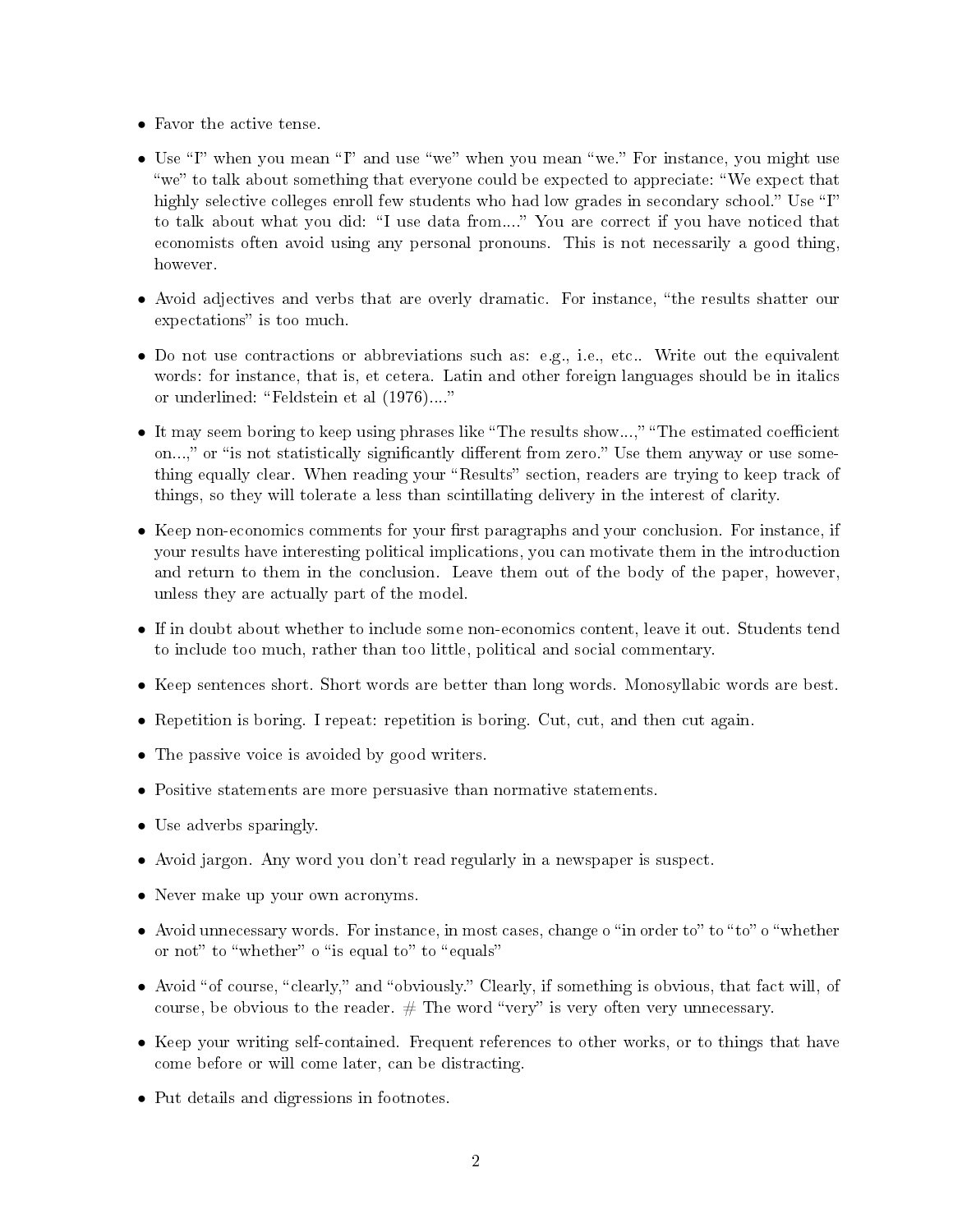- To mere mortals, a graphic metaphor, a compelling anecdote, or a striking fact is worth a thousand articles in Econometrica.
- Keep your writing personal. Remind readers how economics affects their lives.
- Remember two basic rules of economic usage: "Long run" (without a hyphen) is a noun. "Long-run" (with a hyphen) is an adjective. Same with "short(-)run." and "Saving" (without a terminal s) is a flow. "Savings" (with a terminal s) is a stock.
- Buy a copy of Strunk and White's Elements of Style. Also, William Zinsser's On Writing Well. Read them—again and again and again.
- Keep it simple. Think of your reader as being your college roommate who majored in English literature. Assume he has never taken an economics course, or if he did, he used the wrong textbook.
- Be your own worst enemy. If you won't, someone else will.

### 2 Organization of the Paper

(keep much of this section in mind for later when you have actual results from your analysis)

Figure out the one central and novel contribution of your paper. Write this down in one paragraph. As with all your writing, this must be concrete. Don't write "I analyzed data on the HIV epidemic and found many interesting results." Explain what the central results are. For example, Oster (2009) starts her abstract with: "I estimate behavioral response using a new instrumental variables strategy, instrumenting for HIV prevalence with distance to the origin of the virus. I find low response on average, consistent with existing literature, but larger responses for those who face lower non-HIV mortality and for those who are richer."

Distilling your one central contribution will take some thought. It will cause some pain, because you will start to realize how much you're going to have to throw out. Once you do it, though, you're in a much better position to focus the paper on that one contribution, and help readers to get it quickly.

Your readers are busy and impatient. No reader will ever read the whole thing from start to finish. Readers skim. You have to make it easy for them to skim. Most readers want to know your basic result. Only a few care how it is different from others. Only a few care if it holds up with different variable definitions, different instrument sets, etc.

Although your writing should not follow a journalistic style, its structure can be organized like a newspaper article. Organize the paper in "triangular" or "newspaper" style, not in "joke" or "novel" style. Notice how newspapers start with the most important part, then fill in background later for the readers who kept going and want more details. A good joke or a mystery novel has a long windup to the final punchline. Don't write papers like that  $-$  put the punchline right up front and then slowly explain the joke. Readers don't stick around to find the punchline in Table 12.

Many papers get this wrong, and many readers never really find out what the contribution of the paper is until the last page, the last table.

A good paper is not a travelogue of your search process. The reader doesn't care how you came to figure out the right answer. The reader doesn't care about the hundreds of things you tried that did not work. Save it for your memoirs.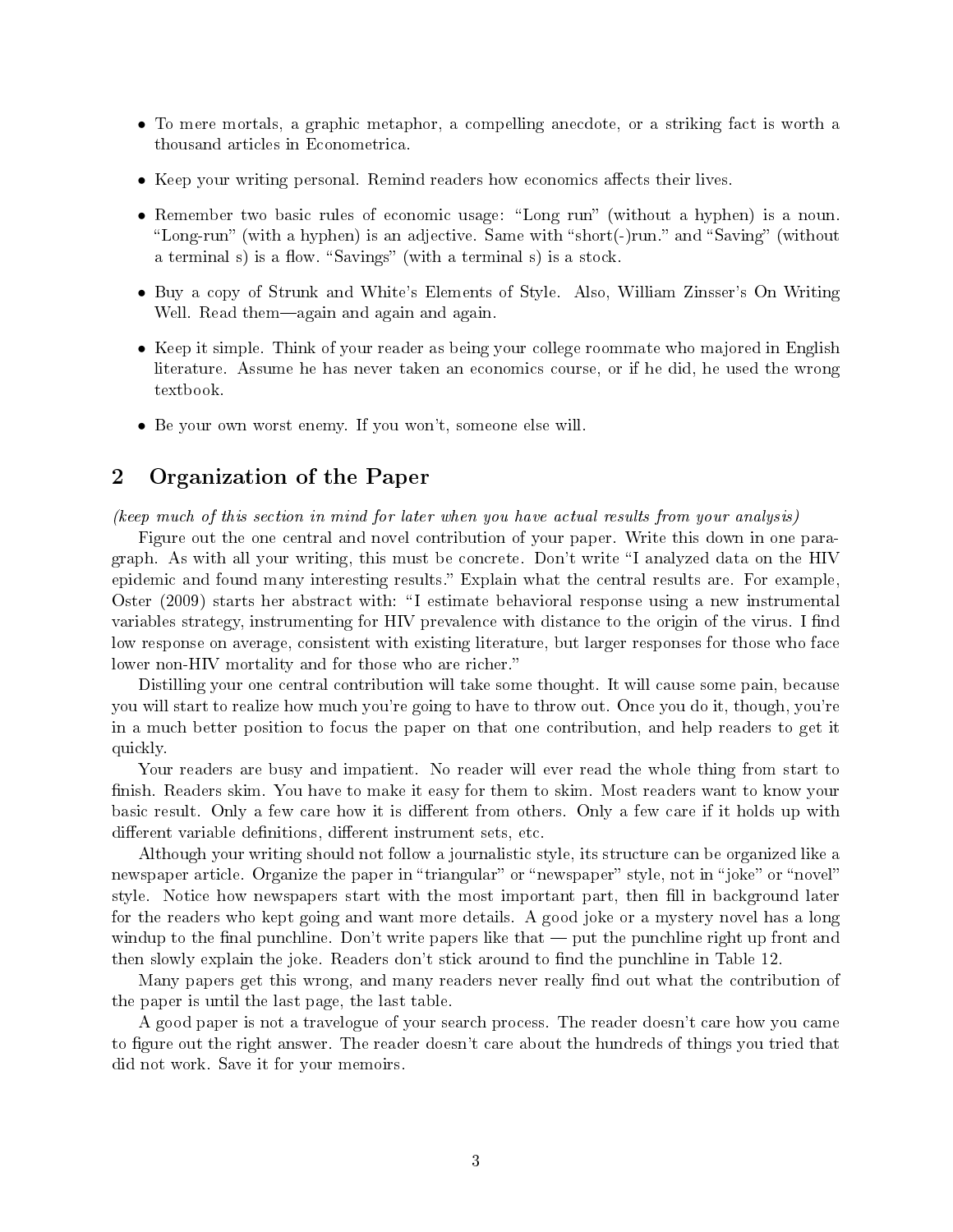### 3 The Introduction Section

The "foot-in-the-door" parts of your written work is the abstract (the summary of the paper, which you will write at the very end once you have actual results) and introduction. Write them clearly and concisely!

The introduction should start with what you do in this paper, the major contribution. As soon as you mention that, mention something unexpected about it! The reader will be much more motivated to read the rest of the paper if you challenge his or her intuition right from the get-go. Your readers are your audience. They have better things to do than read your paper. Make them interested in your thesis and convinced of your argument in the first two paragraphs.

You must explain your contribution so that people can understand it. Don't just state your conclusion: "My results show that the pecking-order theory is rejected." Give the fact behind that result. "In a regression of x on y, controlling for z, the coefficient is  $q$ ."

The first sentence is the hardest. Do not start with philosophy, "Financial economists have long wondered if markets are efficient." Do not start with "The finance literature has long been interested in x." Your paper must be interesting on its own, and not just because lots of other people wasted space on the subject. Do not start with a long motivation of how important the issue is to public policy. All of this is known to writers as "clearing your throat." It's a waste of space. Start with your central contribution. For example Oster (2009) starts with "For this reason, sexual behavior change is a major focus of HIV prevention efforts and understanding changes in behavior is important for both predicting the future path of the epidemic and for developing policy. I first present new estimates of behavioral response to HIV, which rely on an instrumental variables strategy. I then consider whether variations in behavioral response across individuals are consistent with utility-maximizing choices in the face of HIV."

Two pages is a good upper limit for the introduction. (given the 15-20 page paper range)

#### 3.1 Some Suggestions for Points to Cover in the Introduction Section

Introduction/Motivation Here is the place to lay out explicitly:

- 1. Upper limit is a page or two (at most!) single-spaced.
- 2. The question you are trying to address (stating the hypothesis to be tested directly is a good way to do this)
- 3. Why we should care about this question (Is it an unproven theoretical result? An important policy question? Why should we care from an economic perspective?). This is not the place to do a long literature review. If, e.g., there has been a debate in the literature about this question, just briefly describe the uncertainty. For example, you may want to point out the range of previous results.
- 4. A good idea is to surprise or puzzle the reader's intuition (much like the purpose of the "Economic Naturalist" assignment) in this section so that he or she would be curious to read the rest of the paper. People are naturally curiosity<sup>2</sup>. If you can invoke the curiosity of the reader with a puzzle in your introduction, it will make for a much more engaging reading.
- 5. Be sure to state in that section what your contribution is? How are you answering the question? You should state whether you are testing a model, evaluating a program or a change in policy, and what data you are using (but only in a preview fashion!).

 $\rm{^{2}The}$  Book Made to Stick has some specific suggestion on how to do that at http://www.chaosscenario.com/main/files/CHAOSstick.pdf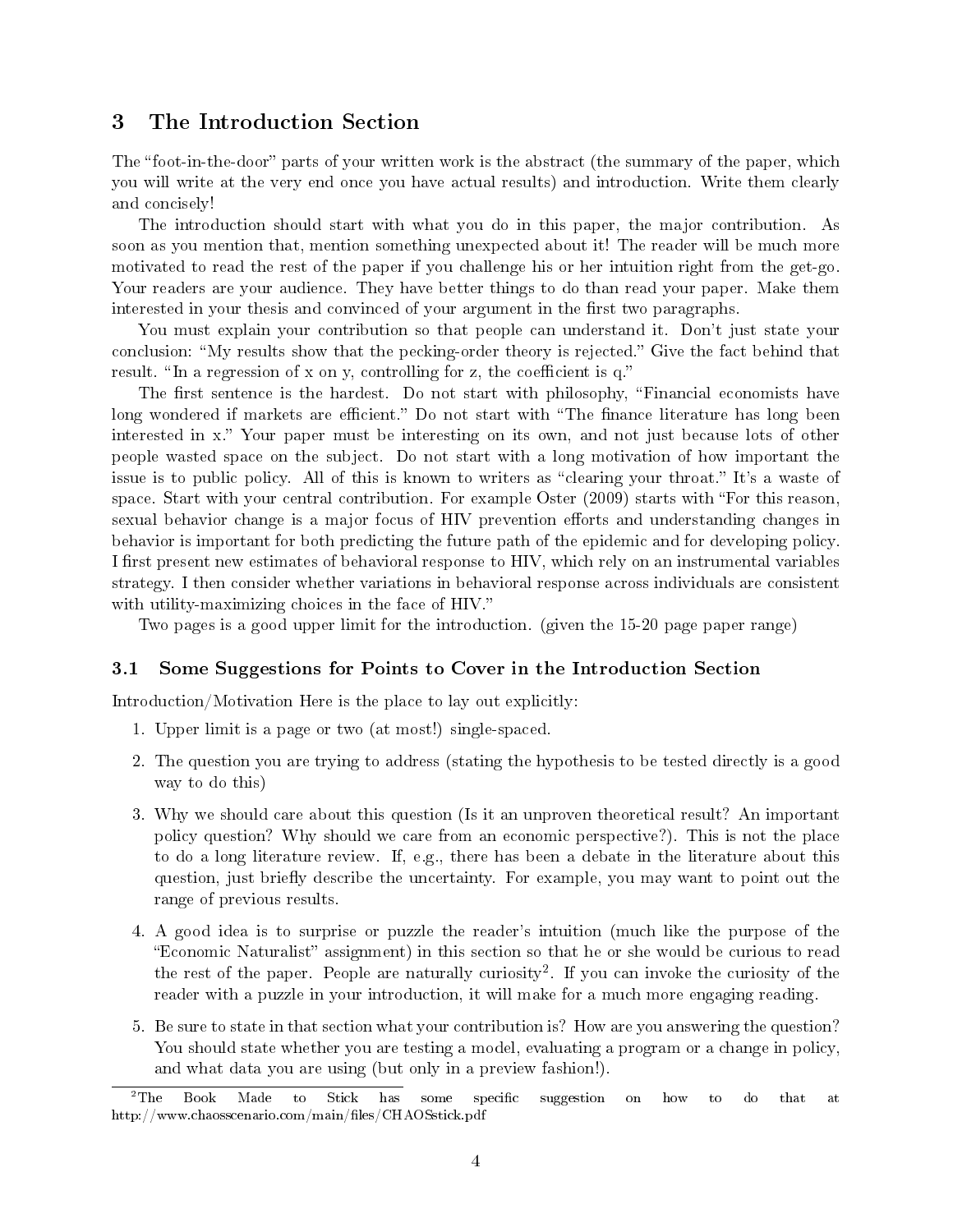6. What are your main results? Explain briefly how your findings differ from previous work and what the implications of these findings are. If your analysis is inconclusive (which is fine!) be upfront about this and very briefly state why.

### 4 The Literature Review Section

Do not start your introduction with a page and a half of other literature. First, your readers are most interested in just figuring out what you do. They can't start wondering if it's better than what others have done until they understand what you do. Second, most readers do not know the literature. It's going to be hard enough to explain your paper in simple terms; good luck explaining everyone else's too.

After you've explained your contribution, then you can write a brief literature review. Make it a separate section or otherwise set it off so people can skip it who aren't interested. Remember, it will be very hard for people to understand how your paper is different from others' given that they don't understand your paper yet, and most of them have not read the other papers.

Be generous in your citations. You do not have to say that everyone else did it all wrong for your approach and improvements to be interesting.

It is not necessary to cite every single paper in the literature. The main point of the literature review should be to set your paper off against the 4 or 5 closest current papers, and to give proper credit to people who deserve priority for things that might otherwise seem new in your paper.

Depending on your assignment, preparing a literature review might entail an exhaustive library search or referencing a single paper. You should have notes, either on index cards or in files on your computer, on the books and articles you have read. Read over your summaries and comments and begin to look for common themes that can organize your review. What is the main point of the article, and how does it relate to your topic? Do other authors offer a similar position? An opposing one?

As you think through these questions, keep in mind that the literature review has two functions. The first is simply to demonstrate your familiarity with scholarly work on your topic  $-$  to provide a survey of what you have read, trace the development of important themes and draw out any tensions in prior research. The second function is to lay the foundations for your paper, to provide motivation. The particular issues you intend to raise, the terms you will employ and the approach you will take should be defined with reference to previous scholarly works. By drawing on such sources, you can find sanction for your own approach and invoke the authority of those who have written on the topic before you.

In some instances, these two functions will pull in opposite directions: the first toward including as many sources as possible, the second toward selecting only those that are useful for your argument. In any case, more research is better than less, and a summary is always selective, insofar as only some things can be included and others left out. The selections you make will necessarily reflect your own interests and, hopefully, lead the reader to take an interest in the argument you will present.

For example, Martin Feldstein begins his article "Social Security, Induced Retirement and Aggregate Capital Accumulation" (1974) with a discussion of the development of economists' thinking on lifetime savings patterns. He starts with a famous early work in the field:

Ever since Harrod's (1948) discussion of "hump savings," economists have recognized the importance of saving during working years for consumption during retirement (p. 906). "Hump-savings" refers to the shape of an individual's savings curve over time: low at the beginning, higher in the middle, lower at the end. This basic model is used throughout the paper and holds together all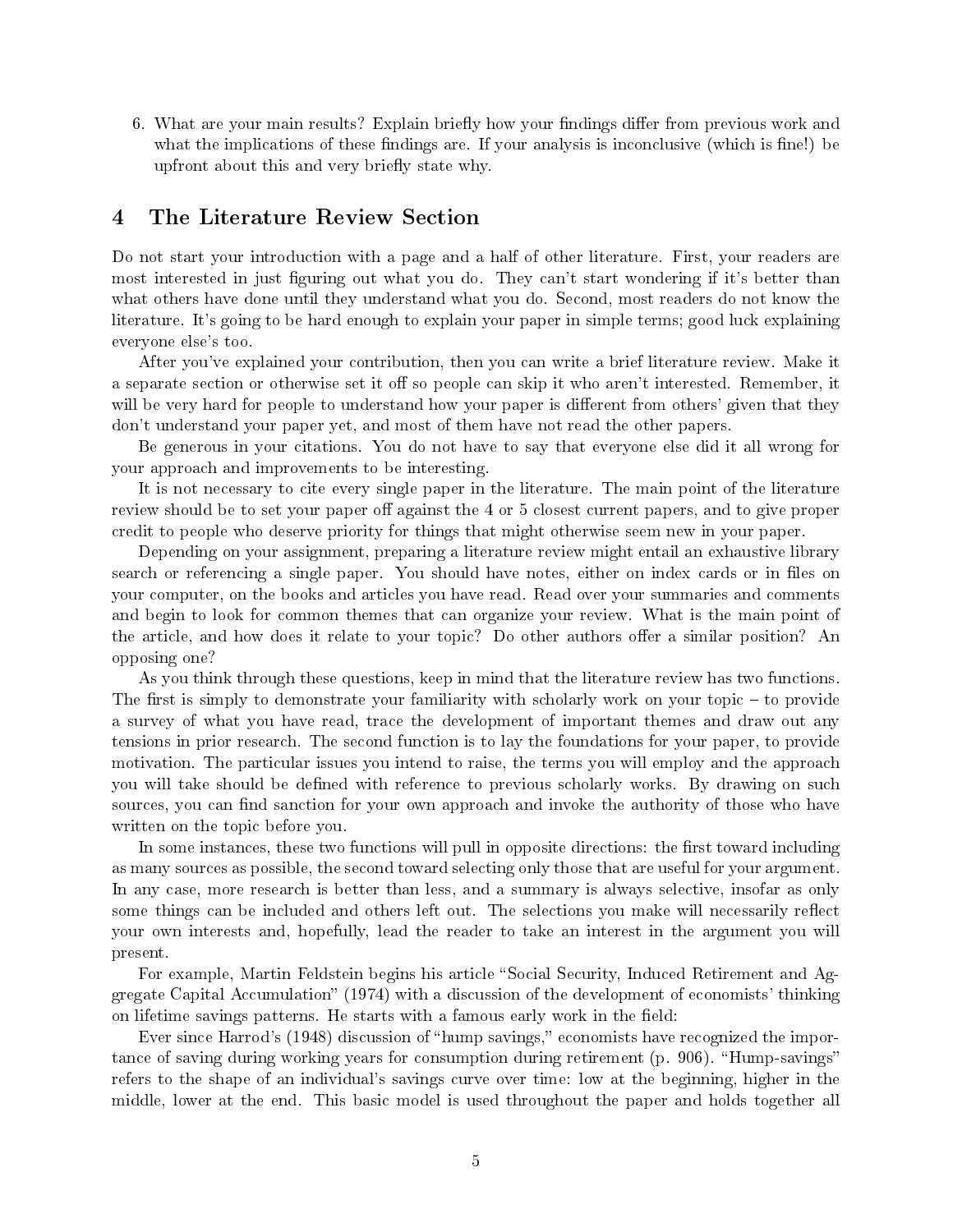that follows. Feldstein cites a number of authors who have observed this regularity in empirical data on personal savings patterns as confirmation of the model. He goes on to argue that while the "hump-savings" model works well to explain most of the observed data, the effect of certain government policies on individual savings has never been measured empirically. In particular, he poses the question: What is the effect of social security on individuals' lifetime savings? He then cites the work of three other authors as well as his own earlier work as examples of this neglect.

In this way, Feldstein presents his current research as a necessary development out of well established research program, the next question to ask on a line stemming from important ancestors to contemporary scholarly research. The reader is thus prepared for the empirical analysis that follows, which shows that "social security depresses personal savings by 30–50 percent" (Martin Feldstein, 1974).

Don't title your literature review section "literature review"! It is sophomoric. Integrate your discussion of previous literature under the common thread of previous work as it ties to your main point. For example if your paper is "Do Traditional Institutions Constrain Female Entrepreneurship?" you might want to call your literature review "Gender norms in India". In other words, tell your readers what is in the section, e.g., A Model Demonstrating the Finiteness of the Universe.

### 4.1 Some Suggestions for Points to Cover in the Literature Review Section

This section should basically consist of two parts (both of which should be brief).

- 1. Try to stick to about 2 single space pages.
- 2. The first section should discuss previous research that is directly relevant to your paper (not every single paper written on the topic). The review need not only be topical, but can include research that employs the same methods you are using, analyzes a similar model, uses the same dataset, etc.
- 3. Keep in mind that your main contribition will be to the economics discipline. This means, you should be able to relate your work mostly to previous economics papers! If you are working on an interdisciplinary topic (such as health), it is fine to cite a couple of papers from another discipline (e.g. epidemiology) that examine a related question, but mostly your work will be judged based on its relation to previous economics papers and how it improves our understanding of economic behavior relative to previous economics work. So, be sure that your literature review consists of papers mostly from economics journals<sup>3</sup>.
- 4. The second section should explain your contribution in more detail. You should discuss how your approach is different from what has been done before: Is it new data? A new model? A new identification strategy? Are you answering a question more broadly/specifically? Specifically comparing how you are improving on a previous paper is useful. You should think creatively in this section about issues of external validity: Are your findings relevant for a population/institutional environment that is dierent from previous work, and could this be the reason your findings differ?

### 5 Data Section

This section should be approximately 1 single-spaced page.

The section should cover two parts:

 $3A$  good list of economics journals is http://www.aeaweb.org/econlit/journal\_list.php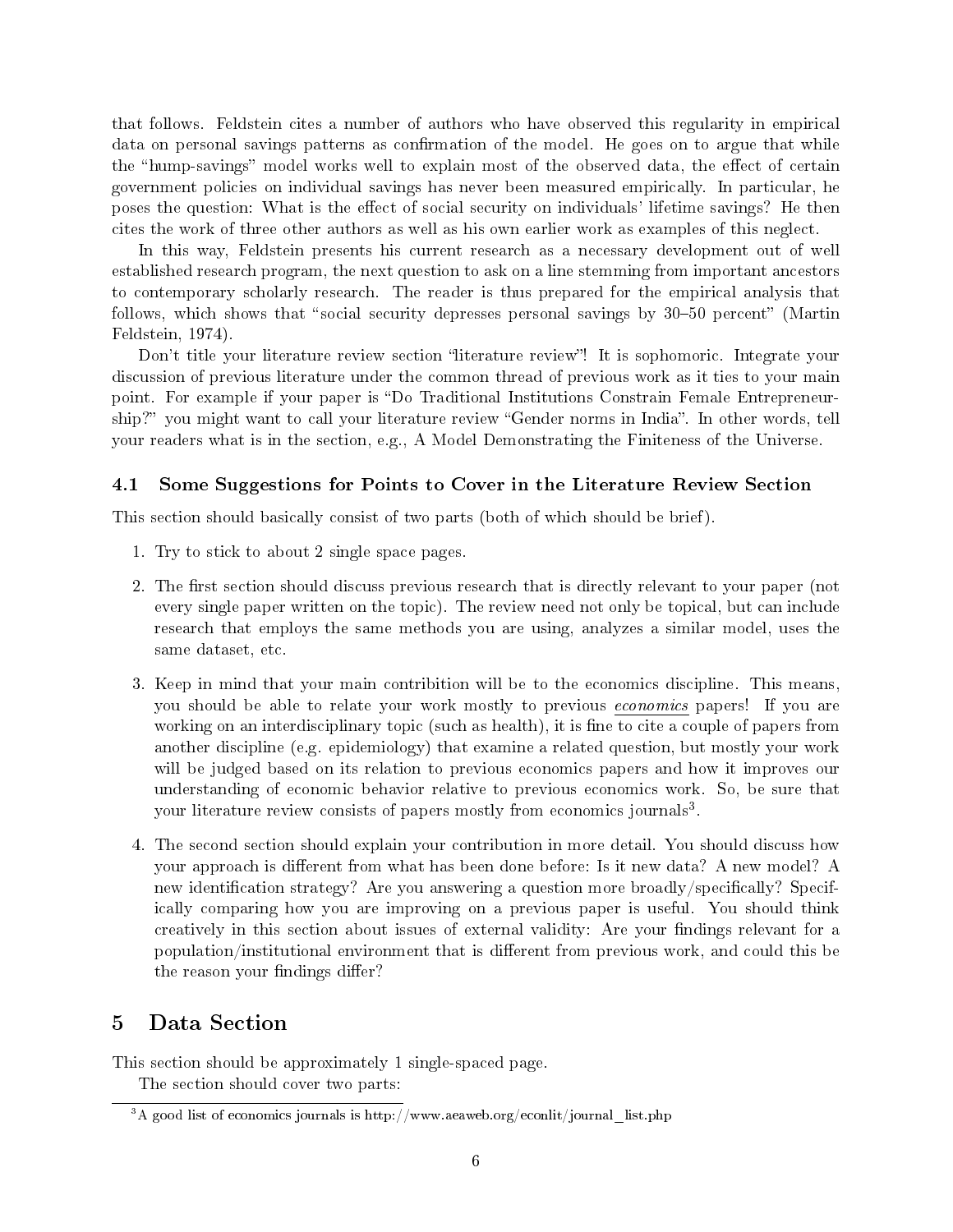- The first should simply describe the name and source of the data you are using and the period it covers. Describe whether you have a panel, cross section or time series, what the unit of observation is and how many observations you have. Discuss limitations of the data such as missing variables, missing observations, survey response, small number of observations, etc. Other obvious shortcomings (i.e. no income data; no men interviewed, only people attending school interviewed, etc.). You may want to highlight the important limitations (e.g. those that you might address in a falsification or robustness check later) in the body of the paper and put the rest in a footnote. It is useful to think about what the ideal dataset would be for the hypothesis you want to test and compare your data to it.
	- Do not forget to provide the sources of your data and to help the reader by making a table that offers summary statistics on each variable. You should define each variable carefully and, if necessary, point out how the empirical measure deviates from its theoretical counterpart. Typical summary statistics that are offered include: max, min, average, and SD values for each variable. It is not unusual to offer histograms and other information for variables with skewed distributions. Excel is a fabulous tool here, and it is easy to get carried away. Remember, your goal should be clarity!
	- This section is the place to offer interesting information about the data. You should also point out the limitations, if any, of your data.

You should pay attention to what aspects of your data will be most relevant to your project; you might spend more energy discussing your dependent variable than a control variable.

And it bears repeating that the best way to learn how to write a data section is to read several data sections in the literature and pay attention to the kinds of information they contain.

• The second section should present (relevant) descriptive statistics of the data. You should have a couple of tables with means and standard deviations for the variables you will be using in the analysis (all of the outcomes, independent variables and controls). You may want to present these descriptive statistics for different subgroups (e.g. treatment vs. control; attriters vs. non-attriters; pre vs. post, etc.). The names of the variables should be clear to the reader.

### 6 Identification Strategy

This section should be approximately 1.5-2 single-spaced pages.

These tips verge on "how to do empirical work" rather than just "how to write empirical work," but in the larger picture "doing" and "writing" are not that different. What are the three most important things for empirical work? Identification, Identification, Identification. Identification is just another term for your particular approach of estimating causal effects. Describe your identification strategy clearly. (Understand what it is, first!) Much empirical work boils down to a claim that "A causes B," usually documented by some sort of regression. Explain how the causal effect you think you see in the data is identified.

The literature review sets out the issues that motivate your paper and demonstrates your familiarity with what others have written on the topic. The next step is to formulate a specific question. problem, or conjecture, and to describe the approach you will take to answer, solve, or test it. Often, this will take the form of an empirical hypothesis: "social security depresses personal savings;" "high levels of employment are related to high levels of inflation," etc. An empirical hypothesis makes a claim about how some part of the economy works, and can be assessed by analyzing the relevant data.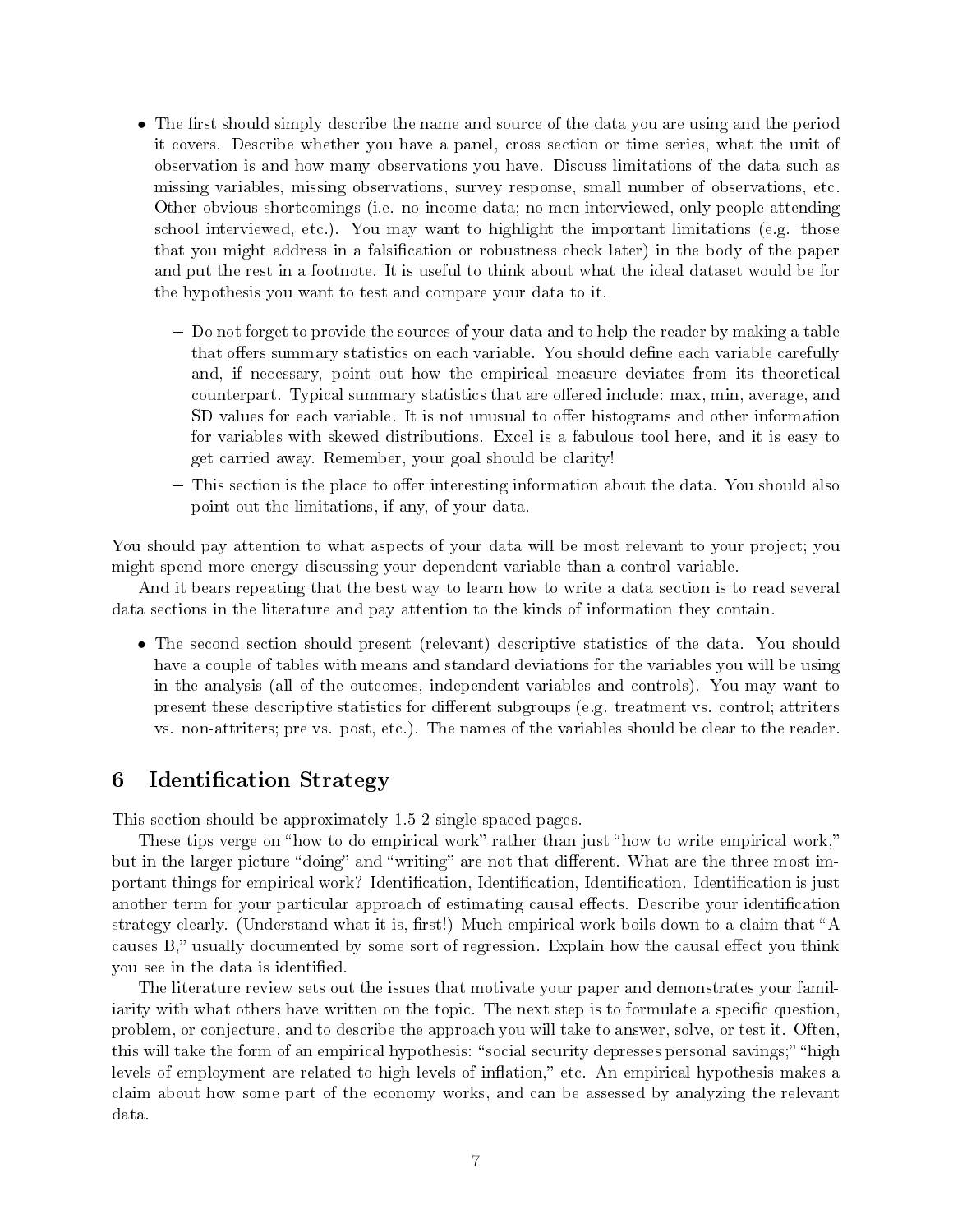In presenting your hypothesis, you need to discuss the data set you are using and, in most cases, the type of regression you will run. You should say where you found the data, and use a table, graph, or simple statistics to summarize them. You should explain how the data relate to your hypothesis and note any problems they pose. If you have only a small set of observations, or have to use proxies for data you cannot directly observe, you should explicitly acknowledge this.

For example, in "Employment-based Health Insurance and Job Mobility: Is There Evidence of Job-lock?," Brigitte Madrian (1994) writes:

To study the phenomenon of job-lock, one would like information on individual and family health status, worker mobility, and the health insurance plans of both the firm for which and individual works and to which one could move. Unfortunately, information on health status and health insurance is not widely available in labor force surveys, information on worker mobility is not typically available in health surveys, and information on insurance plans of companies for which an individual could have worked is nonexistent.

Madrian goes on to offer an alternative method to study job-lock by looking at two groups of workers who are similar in all respects but one: one group has employer provided health insurance and the other does not. She then measures the number of times the workers change jobs and observes a signicant negative relationship between employment-based health insurance and job turnover. Madrian is careful not to jump to a hasty conclusion, noting that this correlation is not itself conclusive evidence of job-lock. Employers that provide health insurance often provide other benefits that will affect mobility. In addition, unobserved characteristics of workers' health status may independently affect job sorting and mobility because workers with preexisting conditions may have a harder time getting new health insurance. Still, Madrian's careful analysis controls for as many factors as possible and allows her to conclude: "that there is substantial health insurancerelated job-lock." In a term paper, it may not be possible to reach conclusive empirical results. You may have incomplete data, or your regression coefficients may not be significant, or you may not have controlled for significantly all the factors involved. It is better to acknowledge these shortcomings than to make overly broad and unsupported statements.

The section describing how you estimate causal effects related to your hypothesis is the heart of an empirical economics paper in answering your specific "A causes  $B$ ," question. Having set out the question, reviewed the previous literature, explored the theoretical perspective, (probably) worked with the data, and formulated a hypothesis, you are finally ready to do some analysis. But not yet! You want to lay out your plan of action before you do the analysis. This is precisely the part of the paper in which you should tell the reader what your plan of action is.

In this section, you want to set up a compelling argument about your identification strategy in identifying the causal effect of interest. There are various identification strategies that allow you to estimate causal effects that we have discussed already: OLS (with exogenous variation in X), instrumental variable estimation, difference-in-difference estimation, regression discontinuity designs, randomized control trials. Be clear about what specific identification strategy you use! Assume your reader knows the basics of each method (so don't waste time describing why differencein-difference is a great method in general) but don't assume they how you apply the specific method in your context.

• For example, if you use an an instrumental variable approach, be specific why instrumental variable estimation is appropriate here, what your Y is, what your key X variable is, what instrumental variable you use.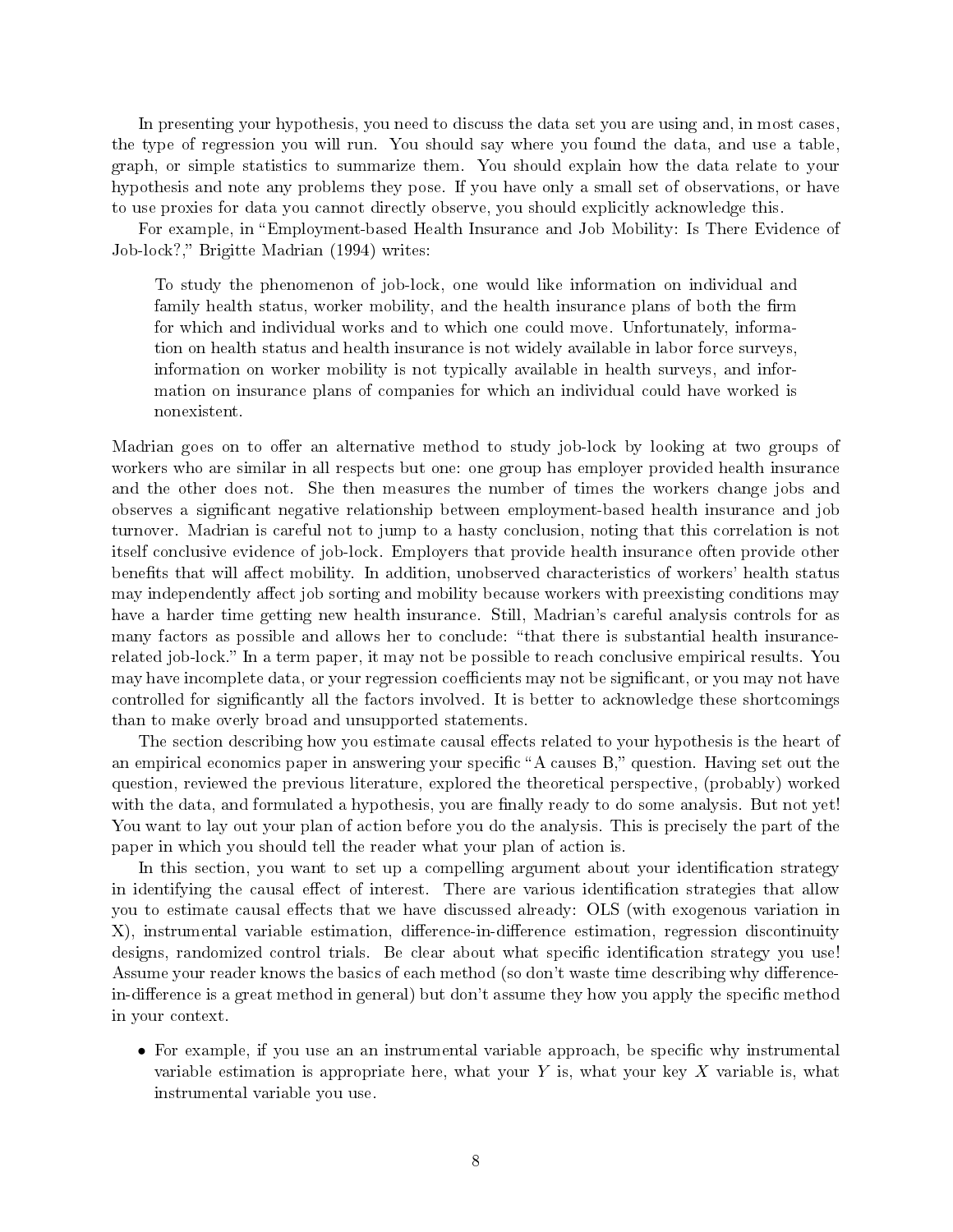• If you use a regression discontinuity (RDD), discuss the context of the actual RDD rule, how participants are assigned to program or comparison groups solely on the basis of a cutoff score on a pre-program measure.

As we have discussed already, each method has its benefits, downsides and embedded assumptions. Be upfront about what assumptions you'd be making here. It will be good practice to defend some of these assumptions in your analysis/results section later:

• For example, if you use a Difference-in-Difference  $(D-in-D)$  approach, don't discuss the parallel trend assumption here, but be ready to discuss how you can convince the reader that it is not a problem for you in the results section.

You should write out the basic econometric specification first and explain each of the variables and the parameters of interest. Why is this the correct specification for the question you wish to address? Was it derived from theory and has it been used in previous empirical work? Why are certain variables included and others not? You should be very clear about where identication is coming from and what assumptions you need to make in order to interpret the parameters as you wish to interpret them (e.g. discussing exclusion restrictions if you wish to interpret certain parameters as causal). After discussing the basic specification, write out any elaborations or additional tests you will perform and why.

## 6.1 Specific Estimation Strategy Suggestions

- What are biases of a "naïve" estimate (just regressing y on x, or using a full sample from any time or place)?
	- $-$  Chosen naïve estimate depends on your identification strategy. Examples: Pooling different types; ignoring a key regressor; excluding the interaction term you're using to identify effect; using cross-section instead of changes; looking across rather than within families, looking at wrong outcome, excluding fixed effects, etc.)
- Describe comparison groups, give intuition/justification for this comparison
- Present findings from Table 1 (the table with your basic descriptive data), discuss anything that stands out in comparison of means. You don't have to discuss every single mean in the table.
- Use subheadings to lead the reader through the different levels of your analysis. You might start with a table that compares averages for two groups, then move to a regression analysis, and, finally, correct the regression for heteroskedasticity or autocorrelation. Often, you will estimate more than one regression model. Use tables to lay out results in the conventional format used by most statistical packages (in fact, often you can simply cut results from the statistical software and paste them into the word processing document that is your paper).

# 7 Results

One of the more common mistakes made by authors of economic papers is to forget that their results need to be written up as carefully and clearly as any other part of the paper. There are essentially two decisions to make: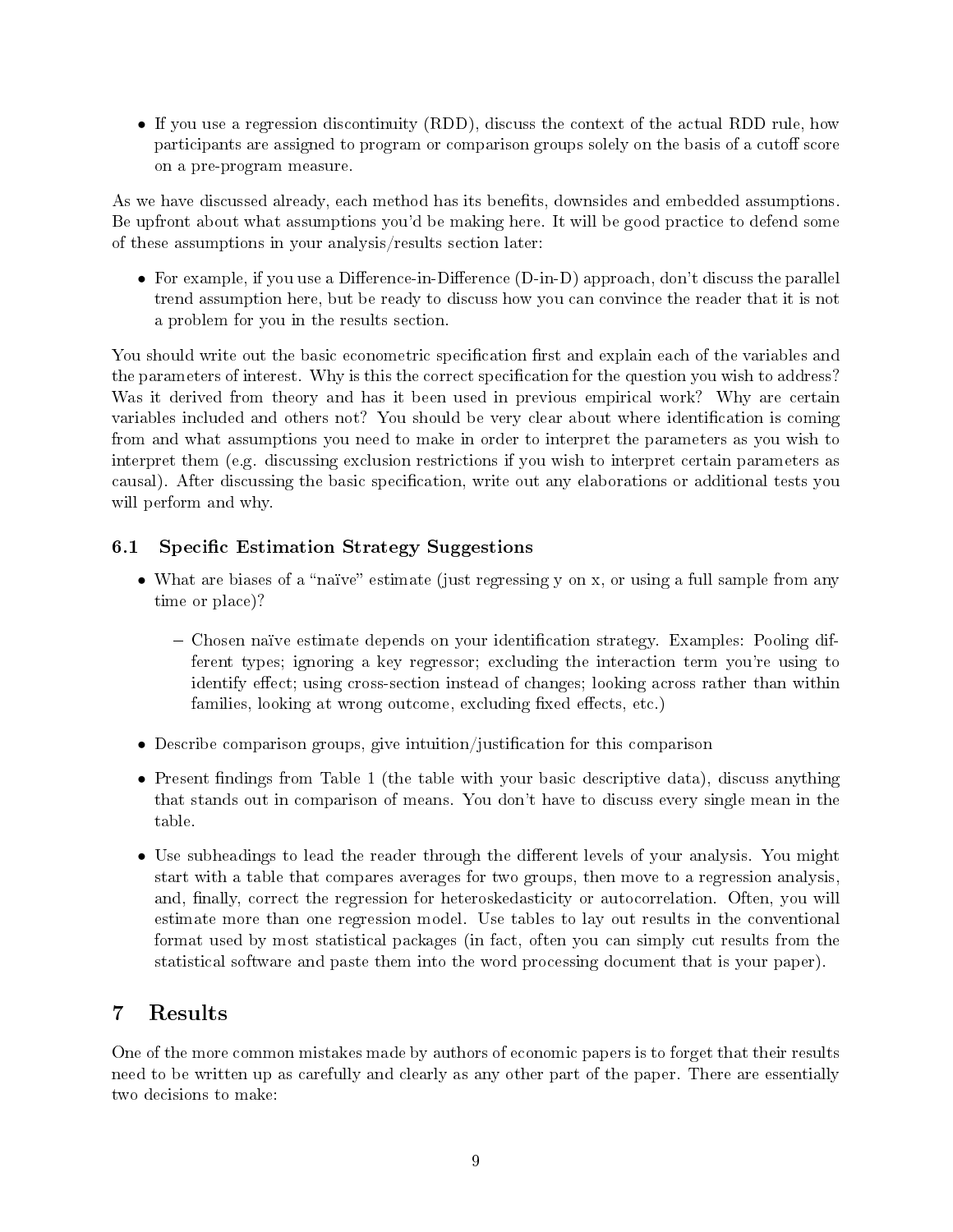- First, how many empirical results should be presented?
- Second, how should these results be described in the text?

### 7.1 How Many Results Should I Report?

Less is usually more. A common mistake made by virtually all novice researchers (including graduate students) is to include every parameter estimate from every regression specification that was run. Such a "kitchen sink" approach is usually taken to show the world that the researcher has been careful and done a lot of work and that the main results of the paper are not sensitive to the choice of sample period, minor changes in the list of regressors, etc. However, pages of parameter estimates usually muddy the message of the paper. The reader will get either lost or bored. A good general rule is to present only those parameter estimates that speak directly to your topic.

For example, suppose you are writing about the effect of education on wages. Your main regression places an individual's wage on the left-hand side and regressors such as education, race, gender, seniority at the individual's job, labor market experience, and state of residence on the right hand side. You believe that the regressor of interest (education) is correlated with the error term of the wage equation – more "able" people earn more at their jobs, i.e. have a high residual in the wage equation, and also obtain more education. Because of this correlation between the error term and education, the measured effect of education in the regression will reflect not only the true causal effect of education on wages but also some of the effect of ability on wages. To circumvent this "ability bias" you use a separate measure as a proxy for ability. Though such a proxy is probably not available, assume for the sake of exposition that a special dataset contains an individual's evaluation by his or her second grade teacher. When presenting your results you want to focus only on the estimates of the education effect and the ability effect. Your table might look something like this:

| TABLE I                 | OLS Estimates of the Effect of Education on Wages<br>Dependent variable: Log of Yearly Earnings 1985–1995 |                   |                |                  |  |
|-------------------------|-----------------------------------------------------------------------------------------------------------|-------------------|----------------|------------------|--|
|                         | (1)                                                                                                       | $\left( 2\right)$ | (3)            | $\left(4\right)$ |  |
| Years of Education      | .091<br>(.001)                                                                                            | .031<br>(.003)    | .086<br>(.002) | .027<br>(.005)   |  |
| Ability Dummy           |                                                                                                           | .251<br>(.010)    |                | .301<br>(.010)   |  |
| State Dummies Included? | No.                                                                                                       | N <sub>o</sub>    | Yes            | <b>Yes</b>       |  |
| No. of Obs.             | 35,001                                                                                                    | 35,001            | 19,505         | 19,505           |  |
| No. of Persons          | 5,505                                                                                                     | 5,505             | 4,590          | 4,590            |  |
| Adj $R^2$               | .50                                                                                                       | .55               | .76            | -79              |  |

TABLE I. Notes to Table I. Standard errors are in parentheses. Data are from the Tennessee Second Grade Ability Survey and Wage Follow- up, and include individuals evaluated between 1962 and 1971. The "ability dummy" equals one if the individual's second grade teacher classified the individual as "able," zero otherwise. Each regression also includes yearly dummies, 10 one-digit industry and 20 Census dened occupation dummies, labor market experience (defined as age  $-6$ ), experience squared, seniority on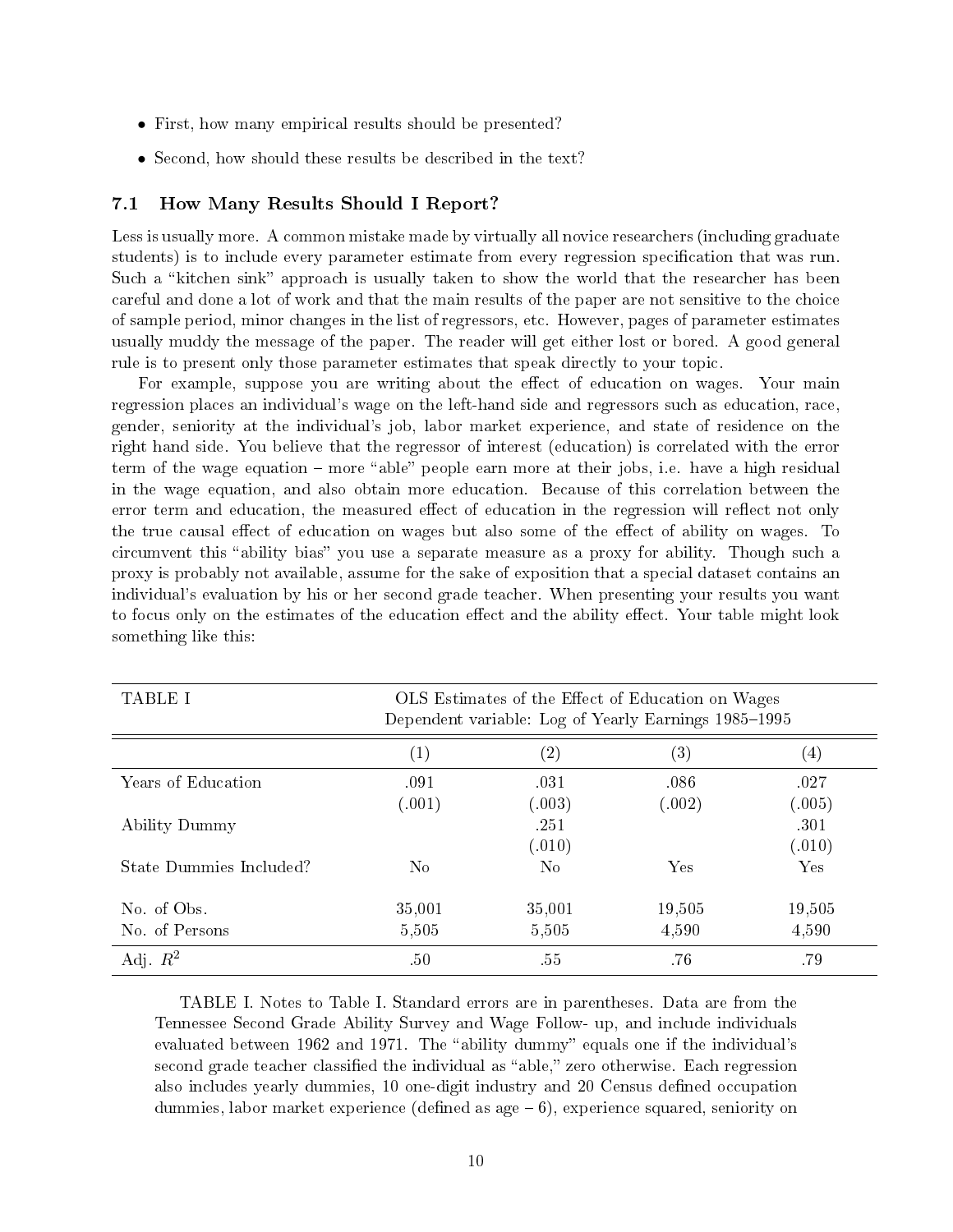the current job, seniority squared, Census region of current residence, marital status, race, gender, and a dummy variable denoting whether the individual lives in a city of more than 100,000 persons. Columns (3) and (4) have fewer observations because state of residence is not available for some individuals.

Note that Table I does not present the parameter estimates of your control variables, regressors such as marital status and seniority, but presents any detail that helps interpret the parameters of interest (including the identification of the dependent variable, which is annoyingly left off of many tables). For example, explain how you define labor market experience as well as why the third and fourth regressions have fewer observations than the first and second regressions. The notes to your table should be extensive enough so that the reader does not have to look back at the text to understand what is being presented. The cardinal sin, to be avoided at all costs, is to report your estimates in terms of  $\alpha$  or  $\beta$  (the actual Greek letters from your equations) without stating what these coefficients mean. Using eight-letter abbreviations from your Stata or SAS program (YEDUCT1 or ABIL25A) is not much better.

Don't worry about repeating yourself in the text and the notes – this will often be necessary so the reader can understand your table without looking back at the text. You should present enough information in total so that a researcher could replicate your results. For very detailed projects, this may require a data appendix. Finally, the notes to the table should indicate whether you are reporting standard errors or t-statistics in the parentheses underneath the coefficients. Both are seen in the literature, so you must be clear which you are using. As a general rule, it is better to report standard errors. That way, your readers can more easily choose the statistical method they would like to use in evaluating your numbers.

After presenting these results you may want to discuss any additional robustness checks that you performed. The third and fourth columns of Table I are robustness checks of sorts; they show that the effect of including ability in the regression is the same whether or not we include state level dummy variables. We may also have checked whether the estimate of the education effect is lower when ability is included, if we subset only on male household heads or if we restrict the sample to the 1990s. Sometimes all that is necessary is to let the reader know in the text that you performed these tests and that the main results were unaffected. For a single robustness check, this information can even appear in a footnote keyed to the relevant portion of the text. If there are many robustness checks however, you may want to present these results in another, more parsimonious table.

### 7.2 How Should I Describe My Empirical Results in the Text?

After you decide how to make your tables, graphs, and figures, you should clearly and precisely describe them in the text. Establish the main point of the table in the topic sentence of a paragraph. For example, you can describe the above table like this:

Table I shows that including a measure of ability in the wage equation dramatically lowers the predicted effect of education on earnings. Column 1 does not include an ability measure and indicates that a year of education raises wages by 9.1 percent. Column 2 adds the ability measure and the education effect drops to 3.1 percent. Columns 3 and 4 show that this general pattern is repeated even when state level dummy variables are included. The estimates in Table I are therefore consistent with the hypothesis that the OLS estimates suffer from an upward ability bias.

Note that the first and last sentences in this paragraph are "big picture" statements, describing how the results in this table fit into the overall theme of the paper.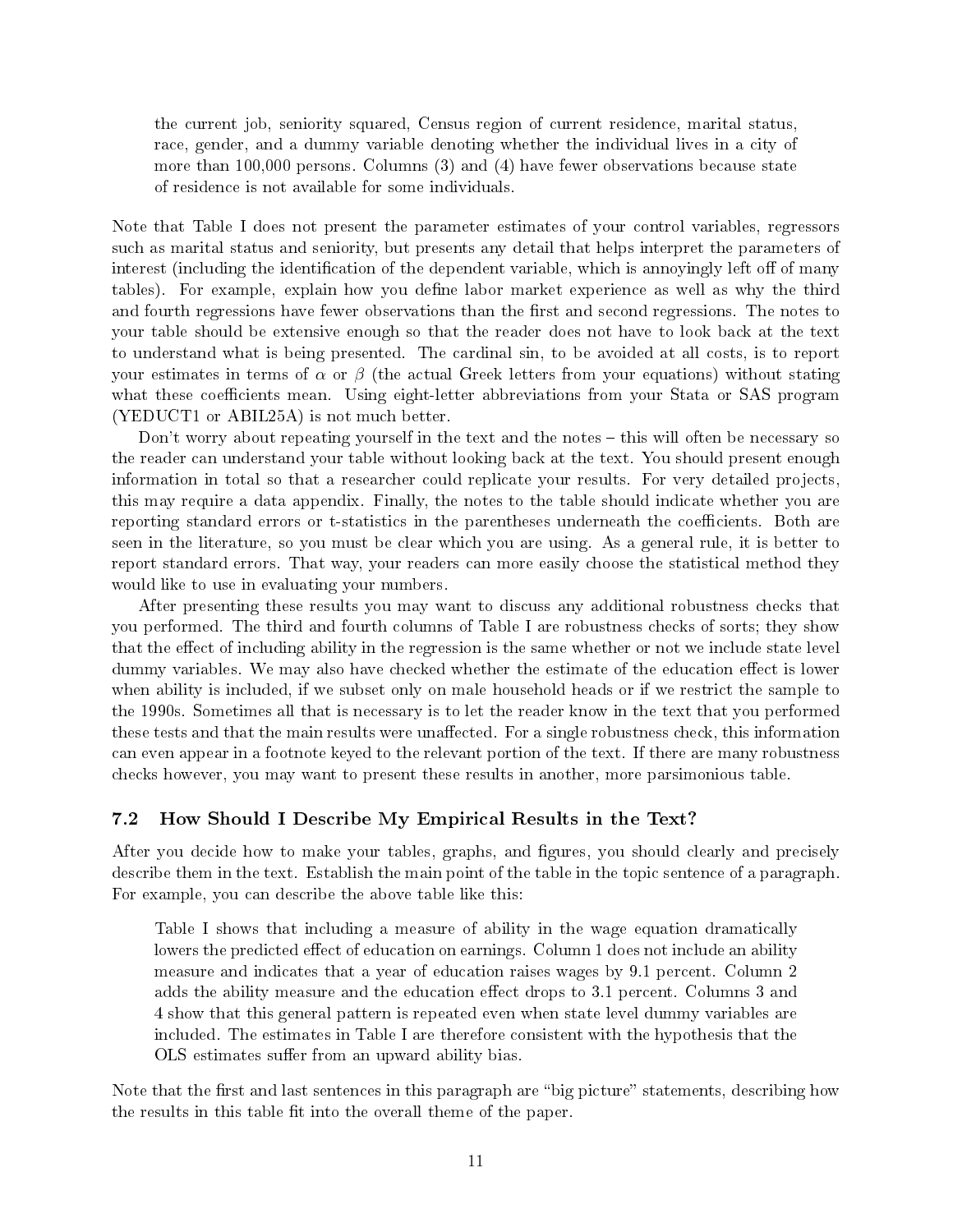Too often, authors do not pay close attention to the paragraphs that describe their results. The results are already in the table. What difference does it make how they are described in the text? The reason to craft these descriptive paragraphs carefully is that any well-designed empirical project is complex; a lot of factors must be considered in order for any single factor to be precisely estimated. You want to guide the reader and focus his or her attention on the important parts of the table, and in the right order. Moreover, no empirical paper turns out perfectly. Usually the data do not resoundingly support each and every idea. In these cases, it is crucial to discuss your results as honestly and carefully as possible.

For example, assume that you are studying the effect of the population share of lawyers in a city on the subsequent growth rate of that city. Your theory says that cities with lots of lawyers will grow more slowly than other cities, but the same is not true of cities with lots of other highly education professionals, such as doctors. You get data on the population percentage of both doctors and lawyers in 25 cities in 1950 and on the growth rates of these cities as well as the Census region for each city (Mountain, Pacific, Mid-Atlantic, etc.) from 1950 to 1990. Your regression places the 1950-1990 growth rate of the city on the left hand side; the regressor of interest is the "lawyer share" of population. The results are presented in the table below:

| TABLE II                                | Estimates of the Effect of Lawyers on City Growth<br>Dependent variable: City's Population Growth Rate,<br>1950-1990 |                   |                   |  |  |
|-----------------------------------------|----------------------------------------------------------------------------------------------------------------------|-------------------|-------------------|--|--|
|                                         | $\left( 1\right)$                                                                                                    | $\left( 2\right)$ | $\left( 3\right)$ |  |  |
| Share of Lawyers in<br>Population, 1950 | $-0.9$                                                                                                               | $-08$             | $-07$             |  |  |
|                                         | (.01)                                                                                                                | (.03)             | (.05)             |  |  |
| Share of Doctors In<br>Population, 1950 |                                                                                                                      | .05               | .05               |  |  |
|                                         |                                                                                                                      | (.03)             | (.05)             |  |  |
| Region Dummies Included?                | N <sub>o</sub>                                                                                                       | No                | Yes               |  |  |
| No of Obs.                              | 25                                                                                                                   | 25                | 25                |  |  |
| Adj $R^2$                               | .10                                                                                                                  | $.12\,$           | .50               |  |  |

TABLE II Notes to Table II. Standard errors are in parentheses. The shares of doctors and lawyers are taken from the Five Percent Public Use Micro Sample of the 1950 U.S. Census and are defined as the share of each profession among employed persons in the population aged  $25-64$ . A "city" is defined as Standard Metropolitan Statistical Area; constant SMSA definitions are used from 1950 to 1990. Region dummies correspond to the 10 "major regions" as defined by the Census Bureau.

A bad way to write up this table is:

The first column of Table II shows the main effect predicted by theory. The second column shows that doctors do not have the same effect on city growth. Finally, the inclusion of regional dummy variables does not significantly affect the main point estimates, though statistical precision is lost.

A better way to write up the table is like this:

Table II shows that a high share of lawyers in a city's population appears to lead to slower growth. Yet, when all the determinants of city growth (such as Census Region growth) are accounted for,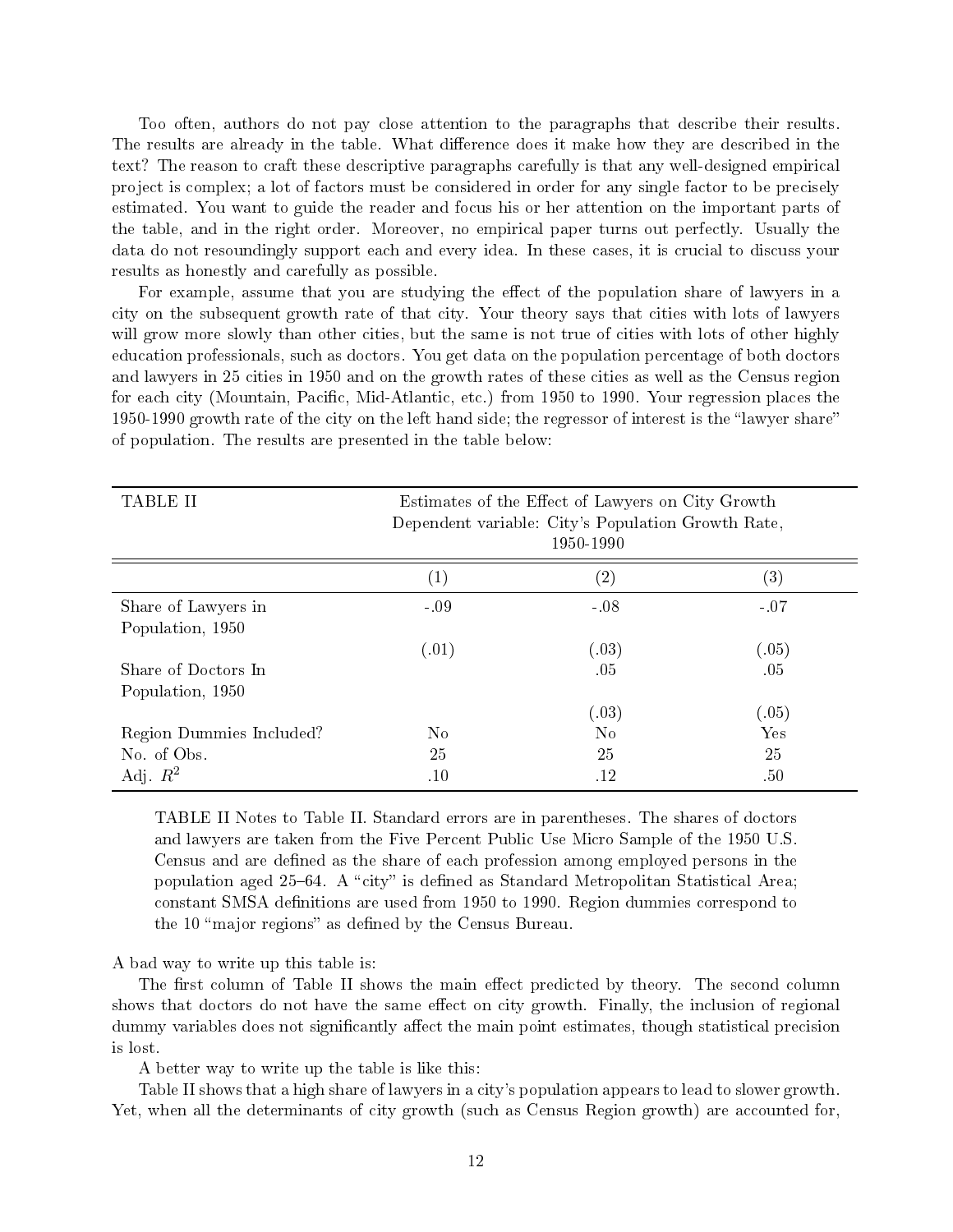the estimate of this effect becomes less precise. The first column shows that a 10 percentage -point increase in the lawyer share of population decreases the future city growth by about .9 percentage points. Column 2 shows that, by contrast, a high doctor share does not lead to lower growth. In fact, the point estimate for the doctor share is positive, though not statistically significant. Note however that the estimates in Column 2 are less precise than those in Table 1, as the standard error for the lawyer effect rises from .01 to .03. Since the doctor and lawyer share are strongly (positively) correlated, multicollinearity reduces the precision of the regression. Statistical precision becomes even more of a concern in Column 3, when we add dummy variables for Census region. The size of the lawyer effect remains about the same  $(-.07 \text{ compared with } -.09 \text{ and } -.08)$ , but adding so many new regressors causes the standard errors to rise to the point that the lawyer effect is statistically indistinguishable from zero. The implication is that lawyers do have a negative effect on city growth but that although the point estimate is robust to the inclusion of other relevant variables it is not precisely estimated because of the small sample size.

#### How Many Decimal Places?

An important issue in reporting regression results is the number of decimal places to use for coefficients and other statistics. In principle the theory of significant figures resolves this issue. However, that theory is complicated and most papers in economics do not follow the rules of significant figures anyway. Therefore we offer a compact, basic set of dos and don'ts.

#### Don't report 1.23456789

Don't report the many decimal places displayed by your software. Doing this is called *false precision* and is a serious mistake. It is almost never true that the number is correct to that many decimal places, so when you report all the decimal places you are potentially misleading your reader.

Once you understand that reporting many decimal places is wrong, the natural question is: How many decimal places should be reported? This turns out to be a difficult question.

In practice, economists round by applying a variety of rules of thumb that boil down to a guiding principle of enhancing readability. Decisions on display turn on creating a table that is pleasing to the eye, for example one in which every number is reported to the same relatively small number of decimal places. Although this practice is not well grounded logically, it does usually avoid the sin of reporting too many decimal places.

The desire to enhance readability leads to a suggestion to avoid coefficients with many leading or trailing zeroes. Thus, a number like 0.00123456 is typically reported as 1.23456 and the units of the variable associated with that coefficient are appropriately modified. For example, the coefficient of 1.23456 might correspond to Income measured in thousands of dollars and it is interpreted as the effect of a one thousand dollar increase in income (instead of a one dollar increase in income giving a 0.00123456 increase in predicted Y), holding other included X variables constant. (Of course, you might well end up reporting this number as 1.23 instead of 1.23456)

#### Do use the SE as a guide 1.23456789 +/- 0.203040506  $\rightarrow$  1.2 +/- 0.2

If you prefer a more logical approach in reporting your results, we recommend that you follow a modified version of a common practice in the hard sciences of letting the SE be your guide. The basic idea behind this often-used approach is that the SE is a measure of the precision of the estimated coefficient. Thus, the SE is used to determine how many decimal places are reported.

To use the SE as a guide, scientists employ the following simple procedure: They find the first non-zero digit in the SE. If it is greater than one, this is the decimal place to which they will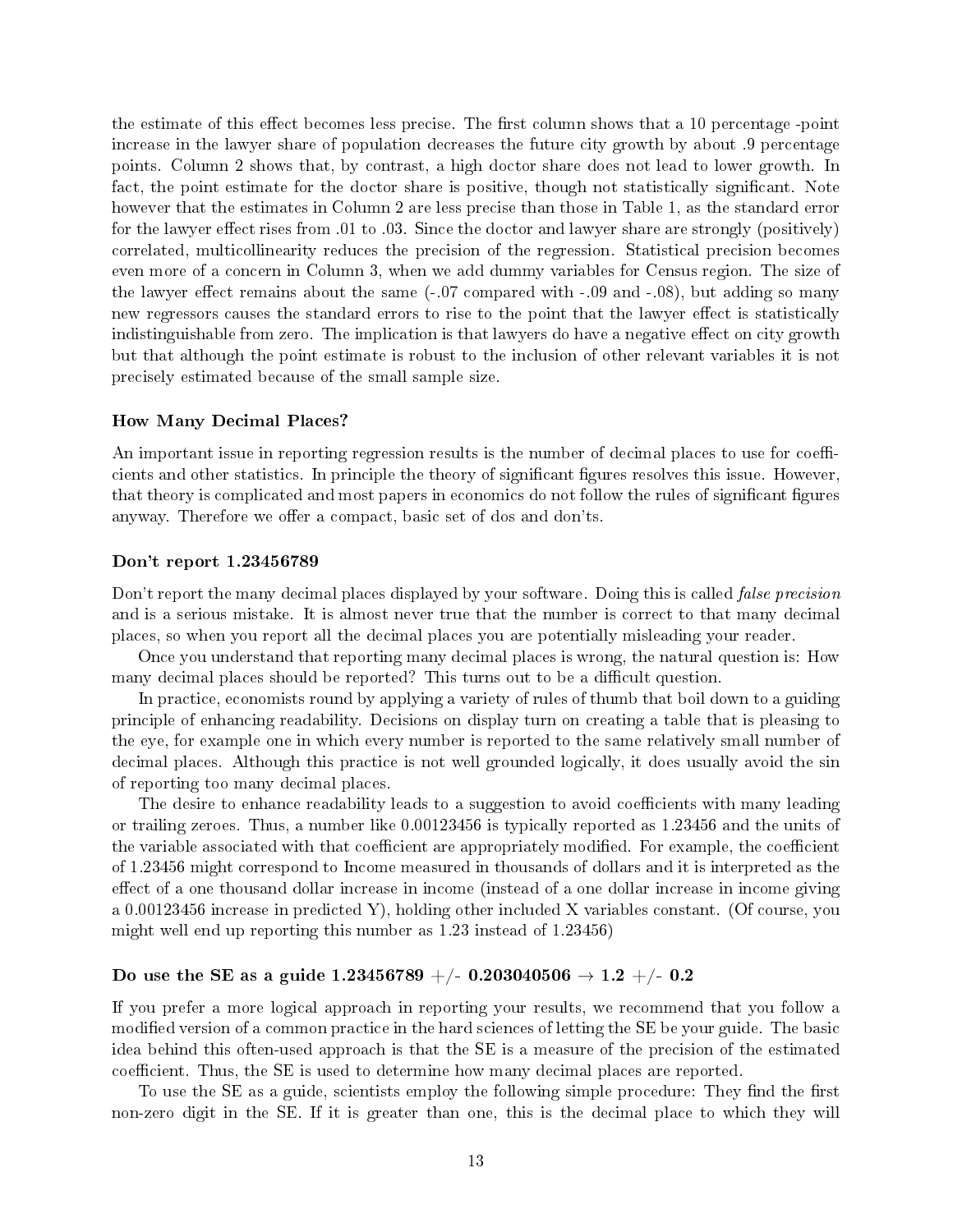report the coefficient. They round the SE to this decimal place and report the estimated coefficient rounded to as many decimal places as the SE. This is the rule applied in the underlined example above. Here is another example:  $0.00456789 + (-0.0089 \rightarrow 0.005 + (-0.009$ . The first non-zero digit in the SE is  $8$ , so we round the SE to  $0.009$  and then we report the coefficient rounded to that decimal place, 0.005.

If the first non-zero digit in the SE is a one, then you apply the same rules to the next decimal place in the SE:  $12345.6789 + (-12.3456789 \rightarrow 12346 + (-12.3456789 \rightarrow 12346 \rightarrow 12.3456 \rightarrow 12.3456789 \rightarrow 12346 \rightarrow 12.3456789 \rightarrow 12346 \rightarrow 12.3456789 \rightarrow 12.3456789 \rightarrow 12.3456789 \rightarrow 12.3456789 \rightarrow 12.3456789 \rightarrow 12.3456789 \rightarrow 12.3456789 \rightarrow 12.3456$ so we go to the next digit, 2, and round the SE to 12. Then we use the SE as our guide to rounding the coefficient. Note that this rule means that  $12345.6789 +1/$   $- 1234.56789$  should be reported as 12300  $+/-$  1200. (When you need to round up from 1 to 2, keep the next digit, e.g., if the SE is 0.196, report the SE as 0.20.)

Here's my modification to the scientists' rule of thumb: add one additional decimal place to the results you report beyond what the above rule would give you. Thus,  $12345.6789 + (-12.3456789)$  $\rightarrow$  12345.7 +/- 12.3 and 12345.6789 +/- 1234.56789  $\rightarrow$  12346 +/- 123. I make this modification to deal with a disadvantage of the scientific rule: it is hard to compute accurate t-statistics when there are only a limited number of decimal places. Here's an example: Suppose the true values of the estimated SE and the estimated coefficient are  $0.344$  and  $0.663$  respectively; then the true t-statistic for the null that the parameter value is 0 is about 1.93. If one were to follow the scientific rule stated above, the estimated SE and the estimated coefficient would be reported as 0.3 and 0.7 respectively. This would lead to a t-stat of about 2.33. Reporting an additional decimal place gives you values of 0.34 and 0.66, which would lead to a t-stat of 1.94.

To be sure, there is no consensus on the matter of significant figures in the economics profession. One thing that is quite clear is that reporting ten or fifteen decimal places is silly and embarrassing. Avoid this. Some rounding must be applied to computer output. While applying "pleasing to the eye," the common practice in the social sciences, is better than nothing, you can do better by considering the likely size of the error in the results.

### 7.3 The Bottom Line

When writing up your empirical results focus only on what is important and be as clear as possible. You may feel that you are repeating yourself and that the reader may be offended at how closely you are leading him or her through your tables and graphs but, to paraphrase John Kenneth Galbraith, both smart and dumb readers will appreciate your pointing things out directly and clearly. The dumb readers need the help, and the smart ones will take silent pleasure in the knowledge that they didn't need your assistance!

#### 7.4 Miscellaneous

- You will mightily resist this advice. If you can't follow it, at least do not put anything before the main result that a reader does not need to know in order to understand the main result.
- Give the stylized facts in the data that drive your result, not just estimates and  $p$  values. For a good example, look at Fama and French's 1996 "Multifactor explanations." In the old style we would need one number: the GRS test. Fama and French show us the expected returns of each portfolio, they show us the beta of each portfolio, and they convince us that the pattern of expected returns matches the pattern of betas. This is the most successful factor model of the last 15 years ...even though the GRS test is a disaster! They were successful because they showed us the stylized facts in the data. Explain the economic significance of your results.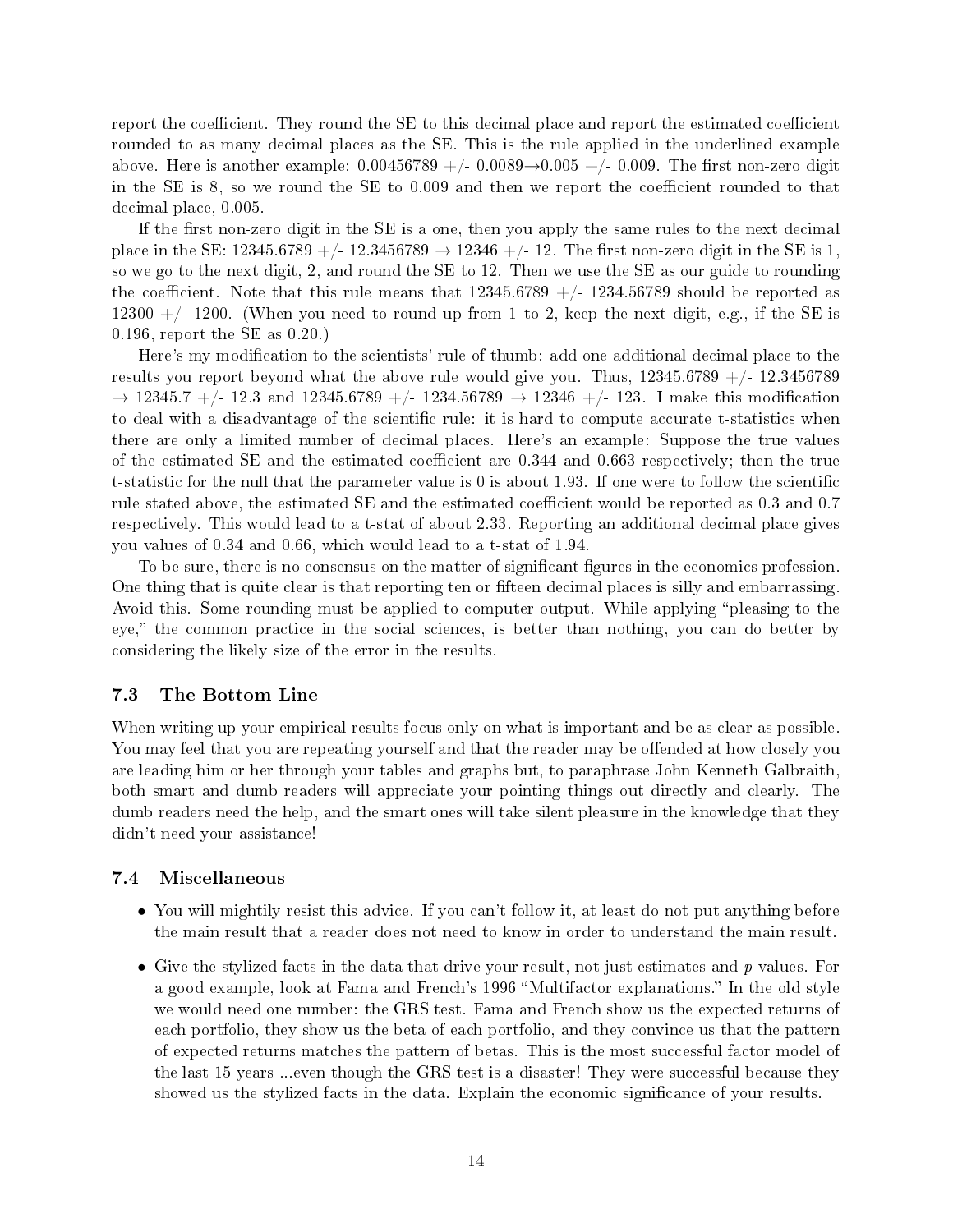- Explain the economic magnitude of the central numbers, not just their statistical significance. Especially in large panel data sets even the tiniest of effects is "statistically significant." (And when people show up with the usual  $2.10$  t statistic in large panel data sets, the effect is truly tiny!)
- Of course, every important number should include a standard error.
- Follow the main result with graphs and tables that give intuition, showing how the main result is a robust feature of compelling stylized facts in the data. Follow that with limited responses to potential criticisms and robustness checks. Most of those should end up in your web appendix.

### Tables

Each table should have a self-contained caption so that a skimming reader can understand the fact presented without having to go searching through the text for things like the denitions of Greek letters. Don't go nuts here; some captions are longer than the paper. In my opinion, you can leave out details of variable construction and similar items. "Book/market ratio" is fine; you don't have to tell me that you got book values in June from Compustat. The goal is to allow a skimming reader to understand the table, not to substitute for the detailed documentation that must be in the paper somewhere.

The caption of a regression table should have the regression equation and the name of the variables, especially the left hand variable.

No number should appear in a table that is not discussed in the text. You don't have to mention each number separately; "Row 1 of Table 3 shows a u-shaped pattern" is OK. "Table 5 shows summary statistics" (period) is not OK. If it's not worth writing about in the text, it's not worth putting in the table.

Use the correct number of significant digits, not whatever the program spits out.  $4.56783$  with a standard error of 0.6789 should be 4.6 with a standard error of 0.7. Two to three significant digits are plenty for almost all economics and finance applications.

Use sensible units. Percentages are good. If you can report a number as 2.3 rather than 0.0000023, that's usually easier to understand.

#### Figures

Good figures really make a paper come alive, and they communicate patterns in the data much better than big tables of numbers. Bad or poorly chosen figures waste a lot of space. Again, give a self-contained caption, including a verbal definition of each symbol on the graphs. Label the axes. Use sensible units. Don't use dotted line types that are invisible when reproduced. Don't use dashes for very volatile series.

### 7.5 Some Suggestions for Points to Cover in the Results Section and Measurement Issues

- Try to stick to about 3-5 single space pages.
- Interpret coefficients on key variables only presented
- Interpret your results: Explicitly mention the estimated coefficient of the crucial explanatory variable in your analysis and comment on what it means.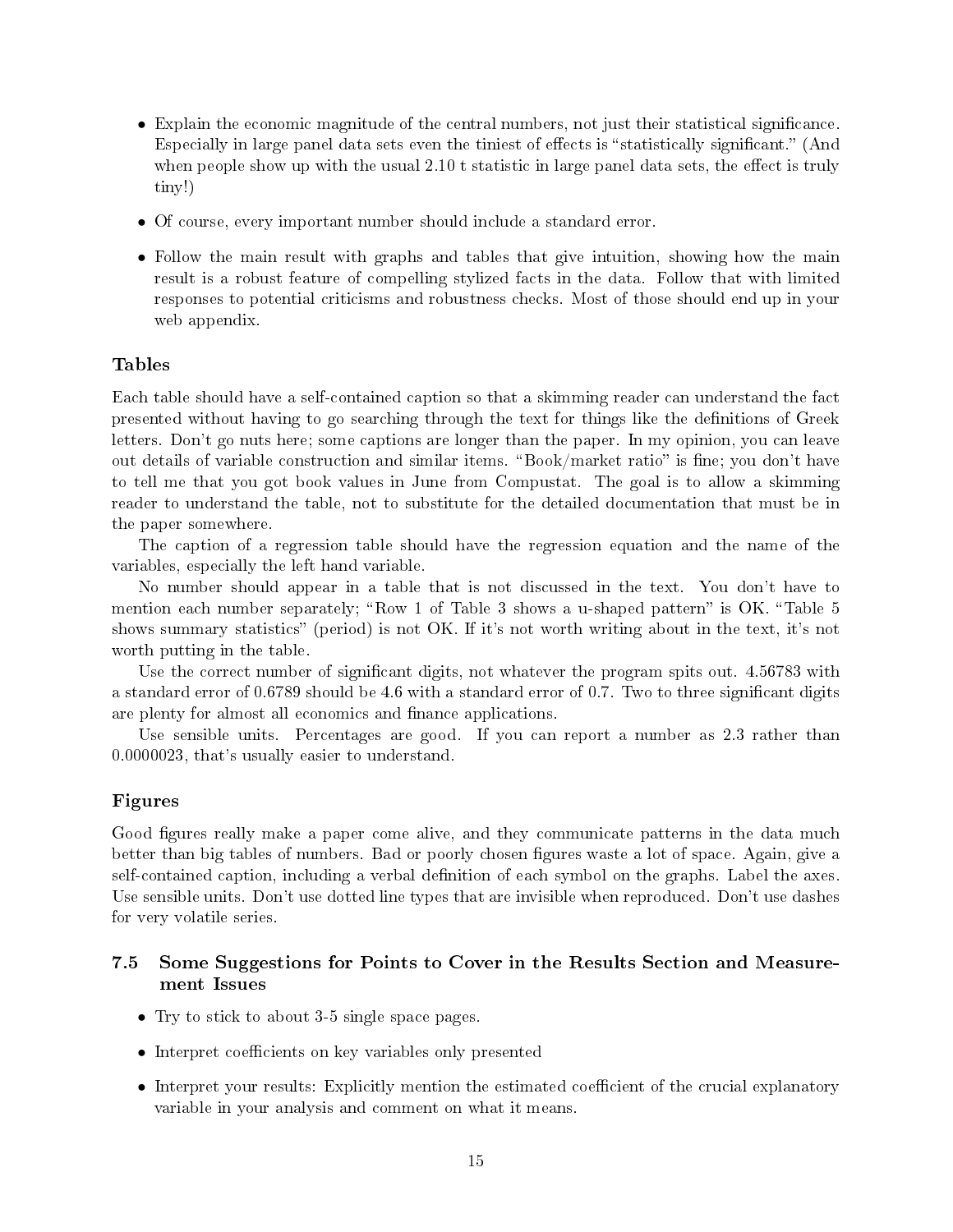- Note both statistical significance  $\&$  point estimates, interpret magnitude of estimated effect
- Note whether difference between naïve and alternative estimates bigger or smaller
- Are any other coefficients strange/large/unexpected?
- Provide units: When discussing numbers, such as estimated coefficients or predicted Y values, remember to present the units of the numbers.
- If you are testing a hypothesis, present the null hypothesis, compute the test statistic, and report the P-value. State whether you reject or do not reject the null.
- If you are estimating a parameter, report the estimated SE and a 95% confidence interval.
- Discuss any potential remaining biases/shortcomings
- Suggest ways to check these
- Present and interpret results from various other result runs
- Compare your results to others in the literature. Do they support or contradict the relevant economic theory?
- At the end of the empirical section of your paper, you should be able to draw a conclusion, even if it is a negative one. For example, you may find that there is no relationship between divorce and schooling in your data; this is still worth reporting.
- Remember this: No study is absolutely perfect, but if you have done a thorough job in your empirical section, you should be able to reach some answer to your research question. This conclusion will then be inserted into your introductory paragraph in a slightly different form.

### 8 Discussing Your Results

Many of the topics that interest economists have real world policy implications. Your own research may present strong findings about the effects of existing or proposed policies. While this is fine, you should not conclude that "this should be done" or "this should not be done." You should avoid making value judgments and rely instead on economic facts and analyses. Even when you have reached your own conclusions about which policy is desirable, your reader should be able to consider the facts and make the policy decision for himself or herself.

For example, you may find that substituting policy  $X$  for current policy  $Y$  would raise GDP by 2 percent. That is an appropriate conclusion in a term paper. Be careful, however, not to simply assert that policy  $X$  should be substituted for policy  $Y$ . For one thing, it can be very difficult to measure the welfare consequences of a given set of policies. Dollars and cents may be easy to measure, but individuals' well being is not. In addition, your own research may not have accounted for certain distributional issues, legal issues, matters of national sovereignty or any number of other things that ultimately affect the desirability of a given policy.

In the discussion of your result, you should also point out the limitations of your research, say the relatively small number of observations you have or the simplicity of the functional form you have tested. In an undergraduate term paper such limitations are expected. In general, it is better to show your instructor that you understand the limits of your method than make broad claims you do not support. You can also suggest questions or alternative approaches for further research.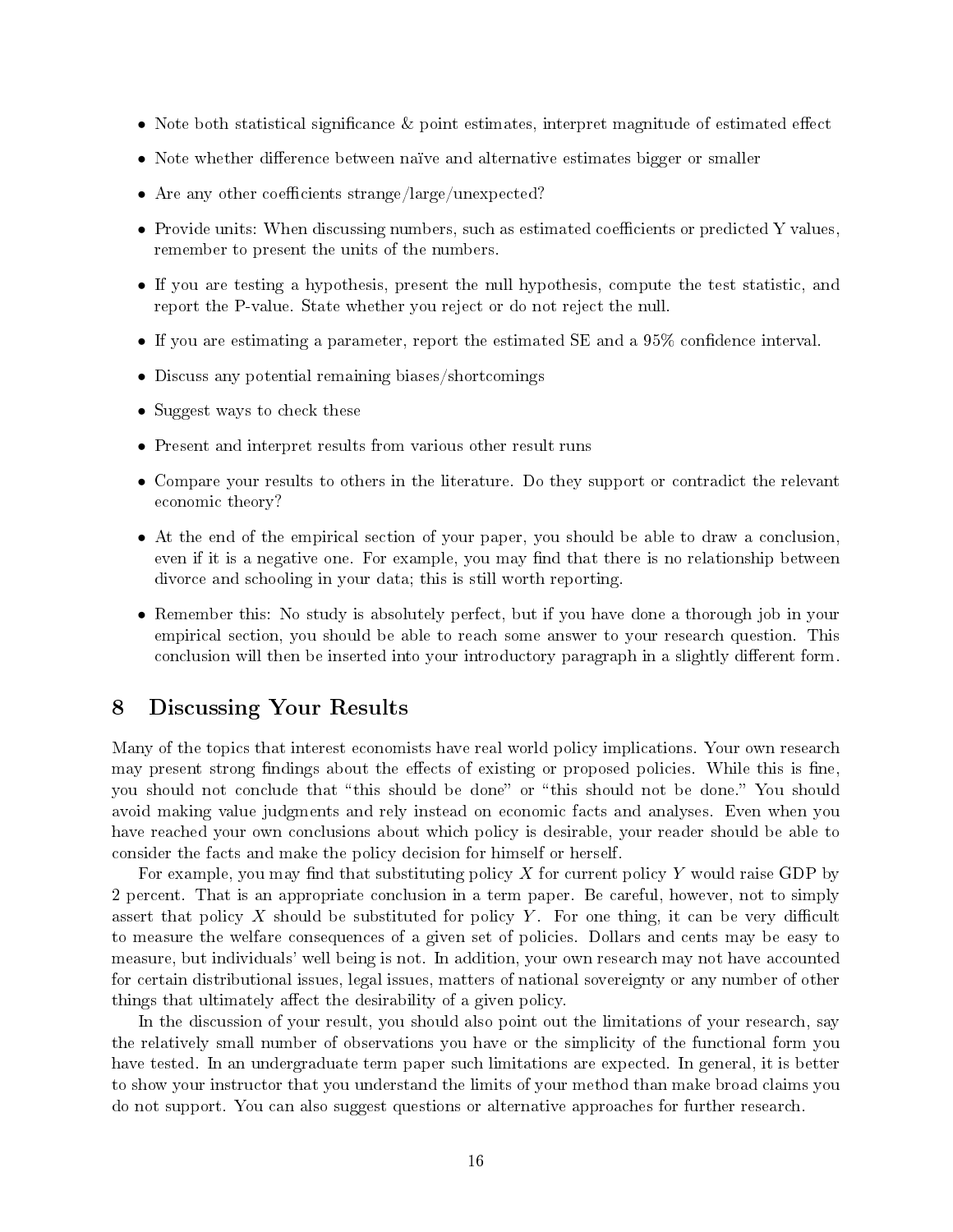Once you have completed the discussion of your results, you can add a short conclusion summarizing what you have done. Then go back and write an introduction that provides a road-map for the reader. If you have budgeted your time, you should have a chance to revise the paper, with the goal of achieving greater clarity. Finally, ask a friend to proofread your work. Make necessary corrections and then submit.

#### 8.1 Some Suggestions for Points to Cover in the Discussion Section

- Try to stick to about 2 single space pages.
- What are the ambiguities of your results?
- What are different possible interpretations?
- What are strongest arguments for one or the other?
- What directions for future work suggested by your results?

### 9 Conclusions

Really, a conclusions section should not be necessary. If you did a good job of explaining your contribution in understandable prose in the introduction, and then documenting those claims in the body of the paper, (writing in good triangular style), then saying it all over again is pointless. It is true that some people skip to the conclusion to look for the main result, but that's because they are used to authors who don't explain it well enough in the introduction.

Thus, conclusions should be short and sweet. Do not restate all of your findings. One statement in the abstract, one in the introduction and once more in the body of the text should be enough! You can include a short paragraph or two acknowledging limitations, suggesting implications beyond those in the paper. Keep it short though. And don't speculate; the reader wants to know your facts not your opinions.

After writing the conclusion, you should then go to the beginning of the paper and write/rewrite the Introduction with a brief overview of the results and their implications. It should be a snap.

"And then I turn it in?" No, not quite yet. The last thing you should do is **PROOFREAD** your paper. Even after spell checking the paper with your word processor, you should take the time to read it one last time before turning it in. Fix typographical errors, improve wording, and make sure the numbers make sense.

#### 9.1 Some Suggestions for Points to Cover in the Conclusion Section

- Try to stick to about 1 single space pages.
- "Policy brief" of your study:
	- $-$  What were main findings
	- Why important
	- What does this imply for policy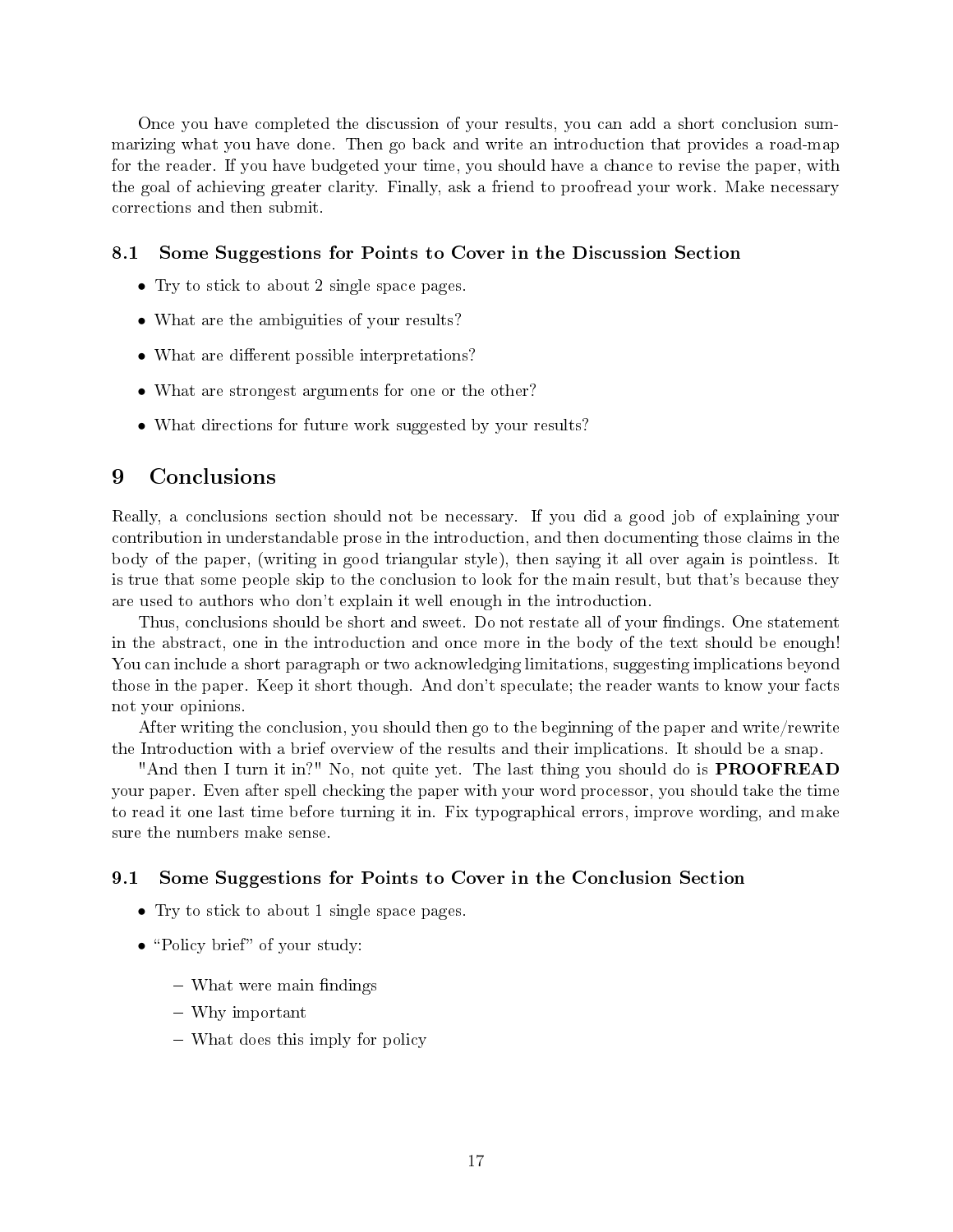## 10 Placing Citations in Your Paper and References

When deriving a theory or fact from a source, cite the source in the text of your paper. Your in-text citation will contain the name of the author(s) and the year of publication. The way this information is formatted depends on (1) whether you wish to draw attention to the source and (2) whether you have referred to the author(s) previously in your paper.

### Loud Reference

If you wish to acknowledge the source of an idea explicitly, cite the name of the author(s) in the body of your sentence and place the publication date in parentheses. The first time you cite the name of the author(s), provide both first and last names:

Vincent P. Crawford and Hans Haller (1990).

Thereafter, refer to the author(s) by last name only:

Crawford (1998)

Thus, a first-time reference:

Sender-receiver games, introduced by Jerry Green and Nancy Stokey (1980) and Vincent P. Crawford and Joel Sobel (1982), provide the simplest stylized environment in which communication is essential.

A reference to authors previously mentioned: These theories come in two guises: explicit

dynamic theories, i.e., Canning (1992) and Nöldeke and Samuelson (1992), and static solution concepts, i.e., Blume et al. (1993) and Wärneryd (1993).

- Use "et al." (et alias  $=$  and others) when authors number three or more.
- Place punctuation, if any is called for, after the parenthetical date.

#### Soft Reference

To evoke a source that substantiates a claim you make, cite the name of the author(s), as well as the date, in parentheses. As above, the first time you cite the author(s), provide both first and last names:

(Vincent P. Crawford and Hans Haller, 1990; Matthew Rabin and Joel Sobel, 1996)

Thereafter, refer to the author(s) by last name only:

(Crawford and Sobel, 1982; Crawford, 1998)

- Authors are listed in order of publication date.
- Separate sources with a semi-colon.

Thus, in an article that has already cited Andreas Blume:

Such "babbling equilibria" are proper (Roger B. Myerson, 1978; Blume, 1994), and even strategic stability (Elon Kohlberg and Jean-Francois Mertens, 1986) does not rule out uninformative equilibria in general.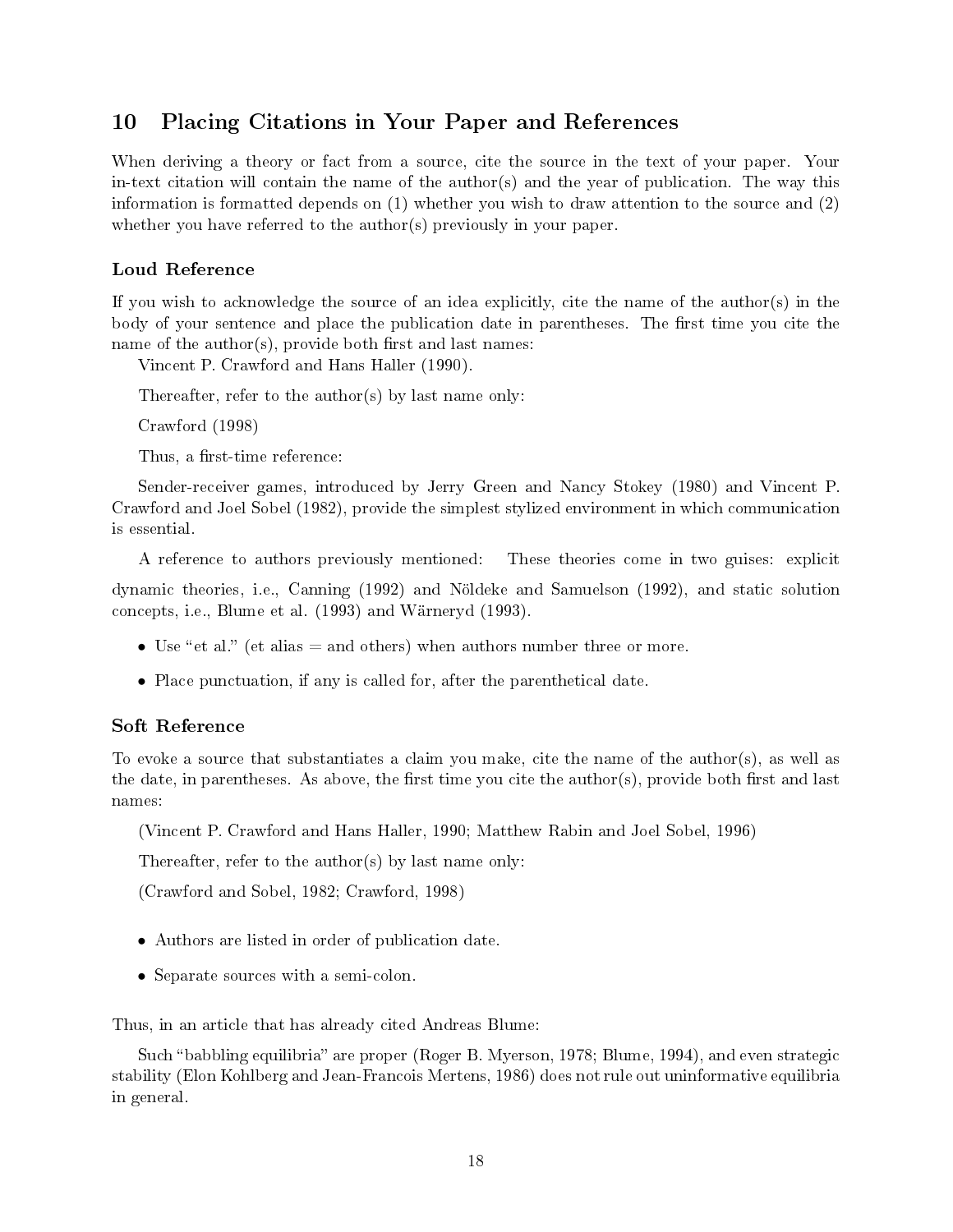### Listing Your References

When readers want to know more about a source  $-$  what its title is, where it was published, when it appeared – they will look at your list of REFERENCES at the end of your paper. The bibliographical information there makes it possible for readers themselves to track down the source.

Note that the word REFERENCES is capitalized because AER Style demands that it be so. Indentation, capitalization, punctuation, and the ordering of information in REFERENCES define a particular documentation style and should be scrupulously followed. Even boldface, italics, and spacing count.

### Three Types of Sources

The information contained in a REFERENCES entry and the way in which this information is formatted depend largely on the type of source it is. Is the source an article in a journal? a reference work? a book by a single author? an essay in a collection? a working paper? an unpublished doctoral dissertation? In order to format the entry correctly, you need to know.

There are three main types of sources: journal articles, books, and unpublished sources.

- Journal articles appear in publications that are issued at regular intervals, or periods; hence "periodical," the synonym for "journal." A telltale sign of the journal is the publication date: month (or season) and year. Another sign is the absence of a publisher's name (such as Cambridge University Press).
- The opening pages of a book will give such information as author (if there is one), title, name of the publisher, and place and year of publication. A book that is a collection of essays (also known as an "anthology") will give the name(s) of its editor(s) and will feature a Table of Contents listing the essays in the collection. Such a collection should not be confused with a periodical.
- Unpublished sources, which are available from the individuals who wrote them or the institution that sponsored them, are of various kinds: the mimeograph (a photocopied paper or report), the unpublished doctoral dissertation, the working paper, and so on. Other unpublished sources include course lectures, websites, and e-mail messages.

See below for sample entries according to these three types of sources.

## Basic Guidelines

Whether a source is a journal article, a book, or an unpublished source, you should follow these basic guidelines when formatting it for your REFERENCES.

- Alphabetical listing. Sources are listed in alphabetical order, according to the last name of the author (or the last name of the primary author, if there's more than one). If the source has no author  $-$  for example, U.S. Bureau of the Census  $-$  it should be listed alphabetically according to its initial letter.
- Formatting author(s)' names. Authors' last names are always listed before their first names. The punctuation separating individual authors' names changes depending on the number of authors.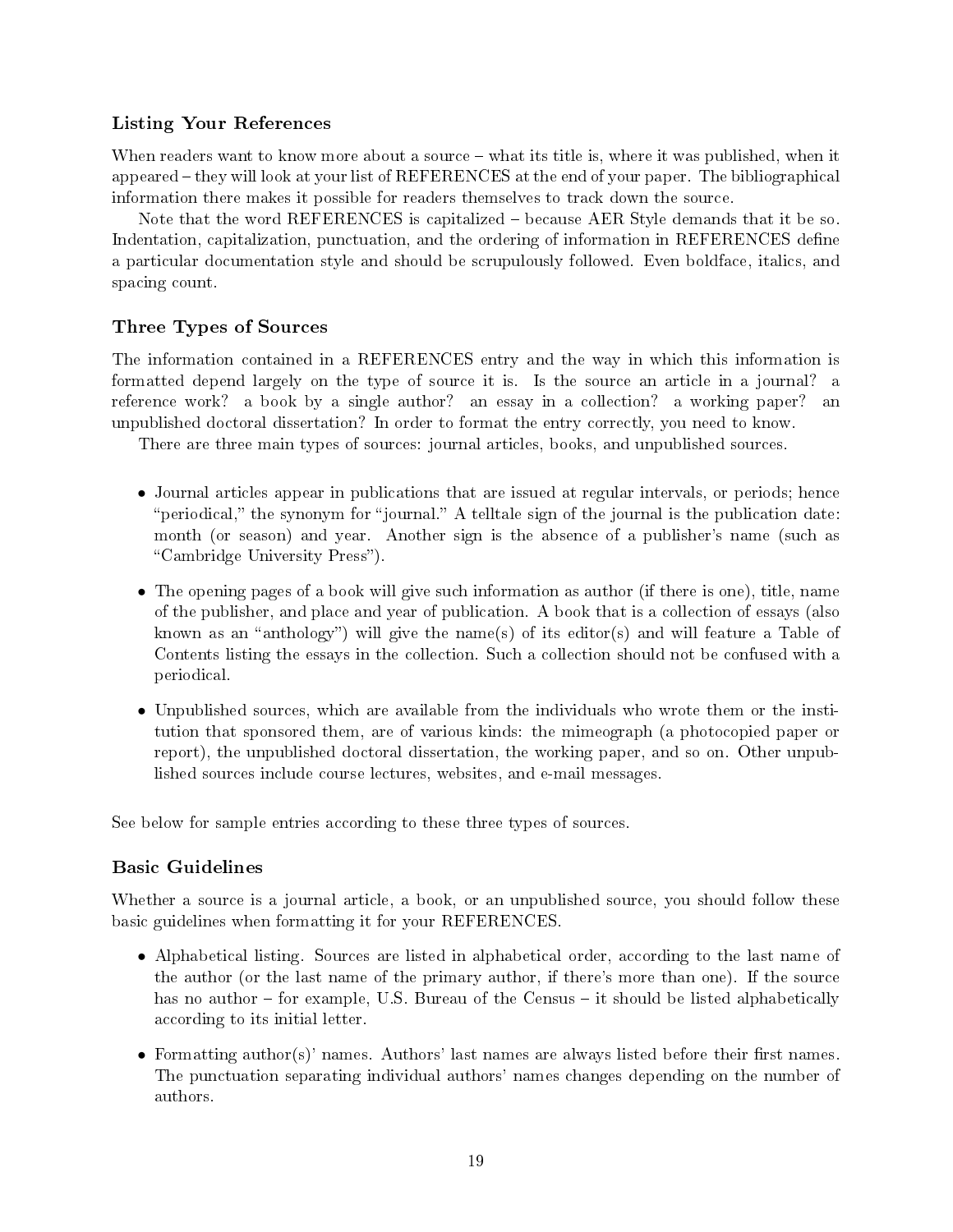One author: Davis, Donald R.

Two authors: Kohlberg, Elon and Mertens, Jean-Francois.

Three authors: Kandori, Michihiro; Mailath, George J. and Rob, Rafael.

Four authors: Berg, Joyce E.; Daley, Lane; Dickhaut, John and O'Brien, John.

Note the semicolon (;) used to divide some, but not all, of the names in the three- and four -author examples.

• Repeat authors. Sometimes your REFERENCES will contain more than one source by the same author or authors. In this case, do not spell out the author's or authors' name(s) after the first entry; instead, use an underscore  $(\_\_ \)_$  to signify the name(s). List sources by the same author(s) in order of publication date.

Krugman, Paul R. and Venables, Anthony J. "Integration and the Competitiveness of Peripheral Industry," in Christopher Bliss and Jorge Braga de Macedo, eds., Unity with diversity in the European economy, Cambridge: Cambridge University Press, 1990, pp. 56–77.

\_\_\_. Globalization and the Inequality of Nations. Quarterly Journal of Economics, November  $1995, 110 (4), pp. 857-80.$ 

Note that the second source above was written by exactly the same authors as the first source. If the second source had been written by Krugman and, say, Young, their names would have to have been spelled out. If the second source had been a book written during the same year (1990) as the first source, the first source would be listed as 1990a, the second as 1990b.

• Inclusive page numbers. Page numbers are inclusive – that is, they refer to the pages on which the entire source may be found, not just the page or two from which you drew a fact or theory. If the first and last page numbers share an initial numeral, drop the initial numeral of the last page number: for example, pp. 367–98 (and not pp. 367–398).

#### Sample Reference Entries

When formatting your REFERENCES section, use the following sample entries as models. If you don't find the type of source you're looking for, pick up a copy of the American Economic Review in the Lamont Reference Room and try to find a model there, or emulate the closest approximation you can find.

#### Article Published in a Journal

An entry for a journal article will contain the following information, formatted as you see:

Author. "Title of the Article." Name of the Journal, Month Year, Issue Numeral (Issue Number), pp.  $X-Z$ .

Note the boldfaced author name and the italicized journal name and issue numeral. The "pp." stands for "page numbers." The second line is indented, as are all lines after the first one.

• No author:

Economist. "The Economist Survey of China." November 28, 1992, 325 (7787), pp. 1–22.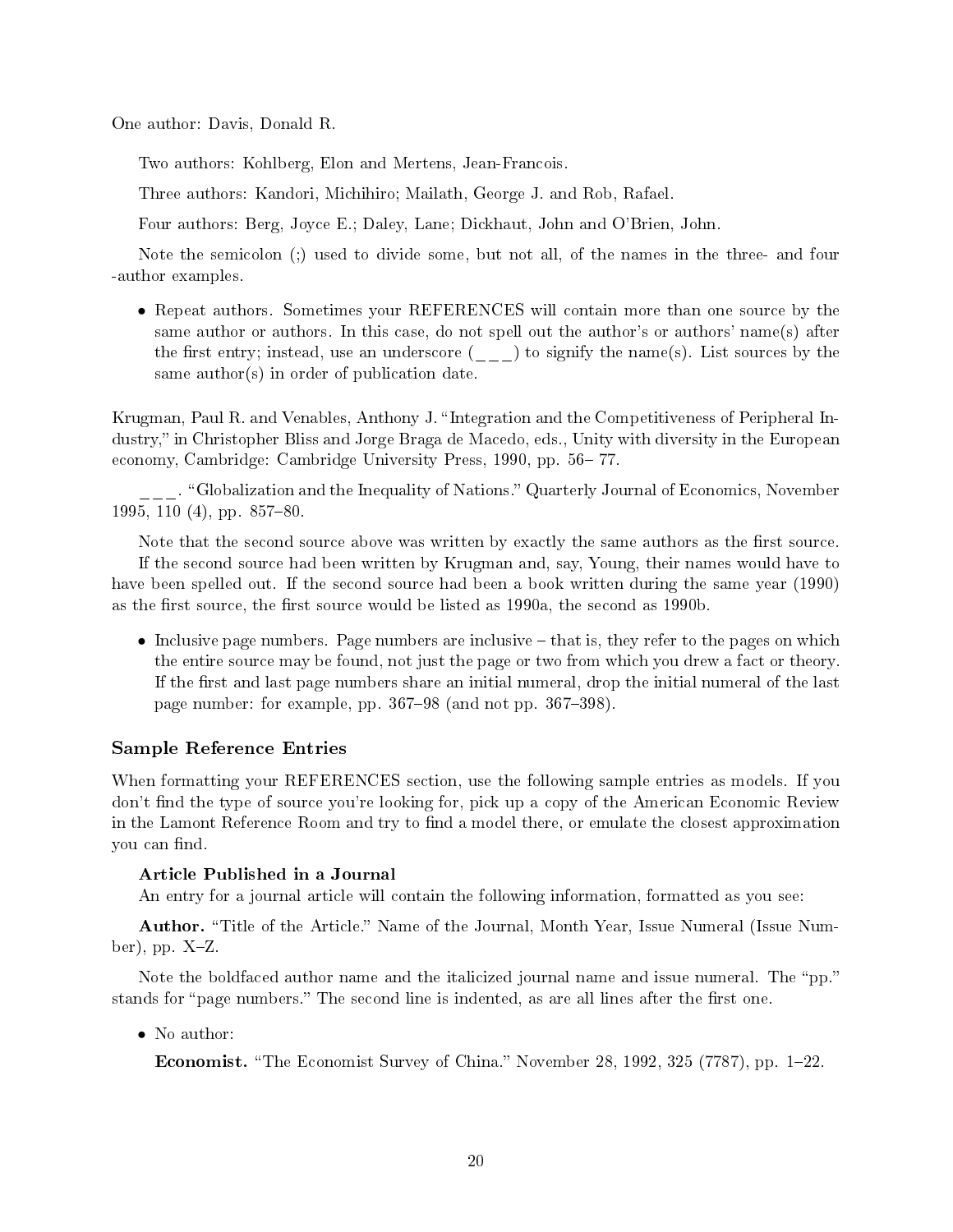• One author:

Davis, Donald R. "Intra-Industry Trade: A Heckscher-Ohlin-Ricardo Approach." Journal of International Economics, November 1995, 39  $(3-4)$ , pp. 201–26.

• Two authors:

Kohlberg, Elon and Mertens, Jean-Francois. "On the Strategic Stability of Equilibrium." Econometrica, September 1986, 54 (5), pp. 1003–37.

• Three authors:

Kandori, Michihiro; Mailath, George J. and Rob, Rafael. "Learning, Mutation, and Long-Run Equilibria in Games." Econometrica, January 1993, 61 (1), pp. 29–56.

 $\bullet\,$  Four authors:

Berg, Joyce E.; Daley, Lane; Dickhaut, John and O'Brien, John. "Controlling Preferences for Lotteries on Units of Experimental Exchange." Quarterly Journal of Economics, May 1986, 101  $(2)$ , pp. 281–306.

#### Books

In its most basic form, a book will contain the following information, formatted as you see:

Author. The title of the book. City of Publication: Name of the Press, Year of Publication.

Note the boldfaced author name and the italicized title. Only the initial letter of the title is capitalized. The second line is indented, as are all lines after the first one.

• Reference works:

U.S. Bureau of the Census, Department of Commerce. U.S. census of manufactures. Washington, DC: U.S. Government Printing Office, 1992.

National Science Foundation/Division of Science Resource Studies. Research and development in industry. Washington, DC: U.S. Government Printing Office, 1992.

Even the period after Studies is in boldface.

• By a single author:

Rosenberg, Nathan. Perspectives on technology. New York: Cambridge University Press, 1976.

Helpman, Elhanan and Krugman, Paul R. Market structure and foreign trade. Cambridge, MA: MIT Press, 1985.

MA, the abbreviation for "Massachusetts," is used with "Cambridge" to avoid confusion with the first Cambridge  $-$  Cambridge, England.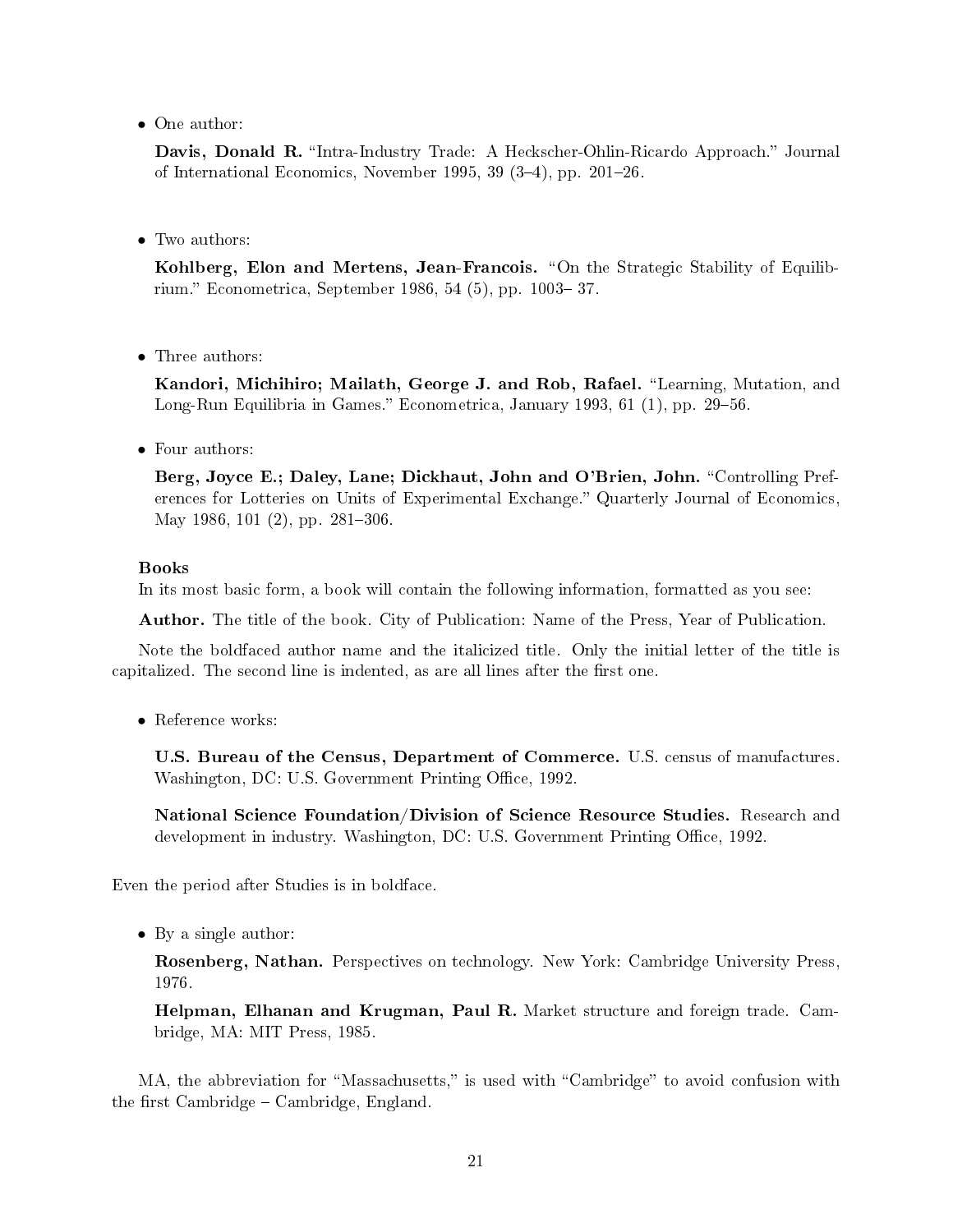• An essay in an edited collection:

Whinnom, Keith. "Linguistic Hybridization and the Special Case' of Pidgins and Creoles," in Dell Hymes, ed., Pidginization and creolization of languages. Cambridge: Cambridge University Press,  $1971$ , pp.  $91-116$ .

Krugman, Paul R. and Venables, Anthony J. "Integration and the Competitiveness of Peripheral Industry," in Christopher Bliss and Jorge Braga de Macedo, eds., Unity with diversity in the European economy. Cambridge: Cambridge University Press, 1990, pp. 56–77.

Maskus, Keith. "Comparing International Trade Data and Product and National Characteristics Data for the Analysis of Trade Models," in Peter Hooper and J. David Richardson, eds., International economic transactions: Issues in measurement and empirical research. NBER Studies in Income and Wealth, Vol. 55. Chicago: University of Chicago Press,  $1991$ , pp.  $17-56$ .

The name of the essay is in quotation marks. Note the capitalization scheme. An editor is "ed.," editors are "eds." Inclusive page numbers help the reader easily locate the essay.

#### Unpublished Sources

- Unpublished Ph.D. dissertation:
	- Clausing, Kimberly A. "Essays in International Economic Integration." Ph.D. dissertation, Harvard University, 1996.
- Working paper or discussion paper:
	- Kramarz, Francis. "When Repeated Cheap Talk Generates a Common Language." Working paper, Institut National de la Statistique et des Etudes Economiques (INSEE), 1992.
	- Sopher, Barry and Zapater, Iñigo. "Communication and Coordination in Signalling Games: An Experimental Study." Working paper, Rutgers University, 1994.
	- Wei, Shang-Jin. "How Reluctant Are Nations in Global Integration?" National Bureau of Economic Research (Cambridge, MA) Working Paper No. 5531, April 1996.
	- Green, Jerry and Stokey, Nancy. "A Two-Person Game of Information Transmission." Harvard Institute of Economic Research Discussion Paper No. 751, Harvard University, 1980.
- Mimeograph (i.e., photocopied material)
	- Fujita, Masahisa; Krugman, Paul R. and Venables, Anthony J. "Agricultural Transport Costs." Mimeo, MIT, December 14, 1996.
- Class lecture or speech:
	- Foote, Christopher L. "Introduction to Economic Theory." Lecture in Economics 970, Harvard University, 12 February 1999.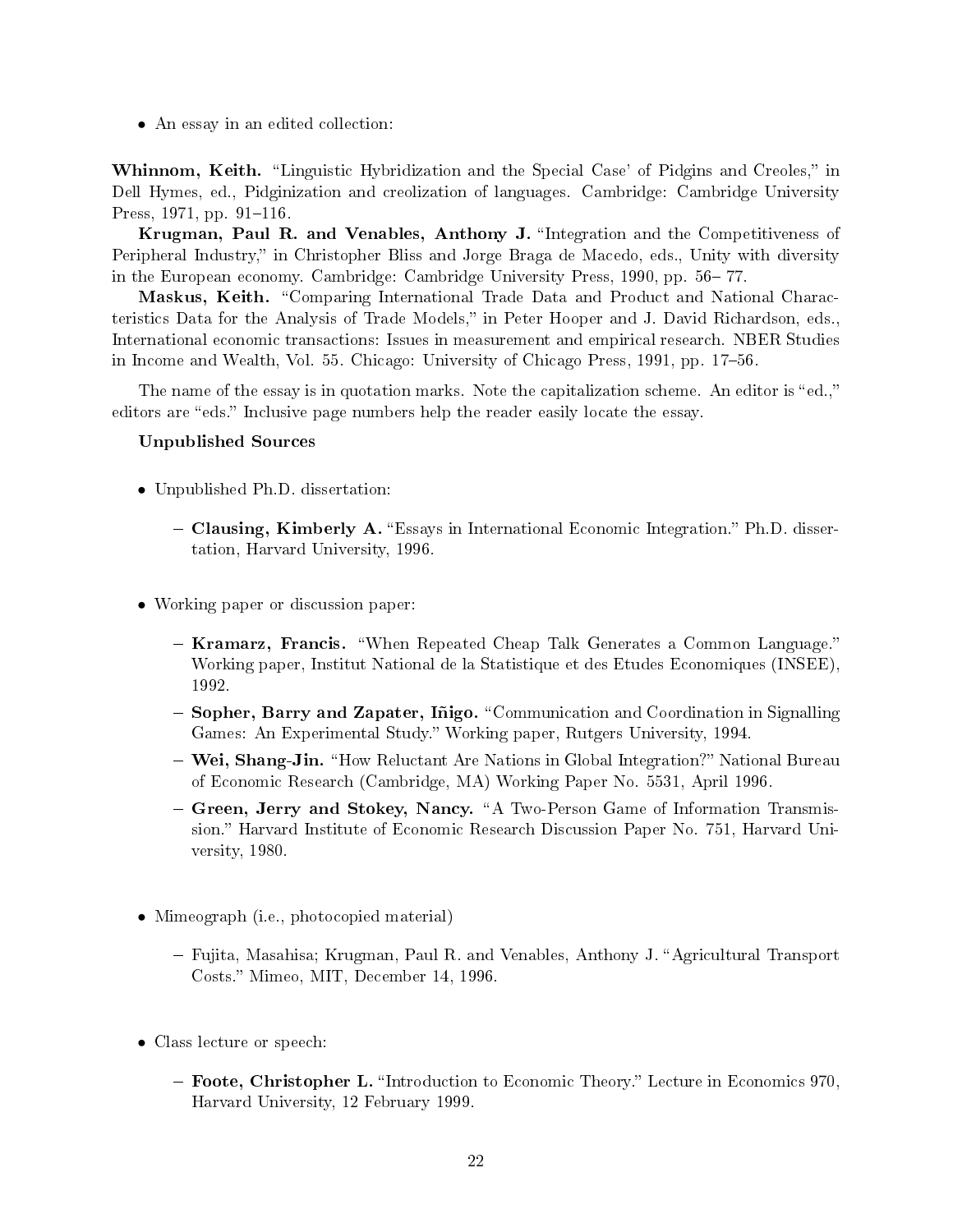• Website:

- U.S. Census Bureau.  $\langle \text{http://www.census.gov/} \rangle$  cited 21 February 1999.

- E-mail message:
	- Neugeboren, Robert. neugebor@fas.harvard.edu "Economic Models." Personal e-mail, 16 January 1999.

# 11 Appendices

Appendices are a great tool. Take that delicious section that has so many insightful comments on the literature, the general version of the model, the 57 robustness exercises that you did, and dump them in to an appendix. This is a good way to get them out of the paper. Eventually you'll dump them out of the appendix too. Seriously, careful authors, referees and critics often want to document that the main result is robust to various other ways of doing things. You have to do that, but once you've verified that it does not make that much difference and you've found the one best way of doing things in your main result, it isn't worth space in the paper to present all the checks and variations. Appendices are a great way to solve this problem, and you can just summarize all the things you did in the paper. You can put the appendix on your and the journal's website. ("Bond") risk premia" with Monika Piazzesi is an example of a web-appendix gone wild.)

# 12 Some Formatting Rules

### 12.1 General

All margins should be one inch.

Use a standard type face in 11 or 12 point font.

Indent your paragraphs.

Double space the text; single space footnotes, endnotes and long quotations.

Single space within each reference entry and double space between reference entries.

Do not attach a cover page. Your first page should cover your title, your name, an abstract and date.

### 12.2 Graphs and Charts

Graphs and charts should have numbers (such as Figure 1 or Table 1) and titles. The source of the data should be indicated at the bottom of the graph or chart. You should include them in an appendix to the paper, right after your section called "References". It is easier to read a working paper if the tabular and graphical material is grouped together.

You can include graphs if you feel illustrating your argument graphically will serve your purpose. Graphs may be neatly hand drawn or you may use a drawing tool included in your word processing software.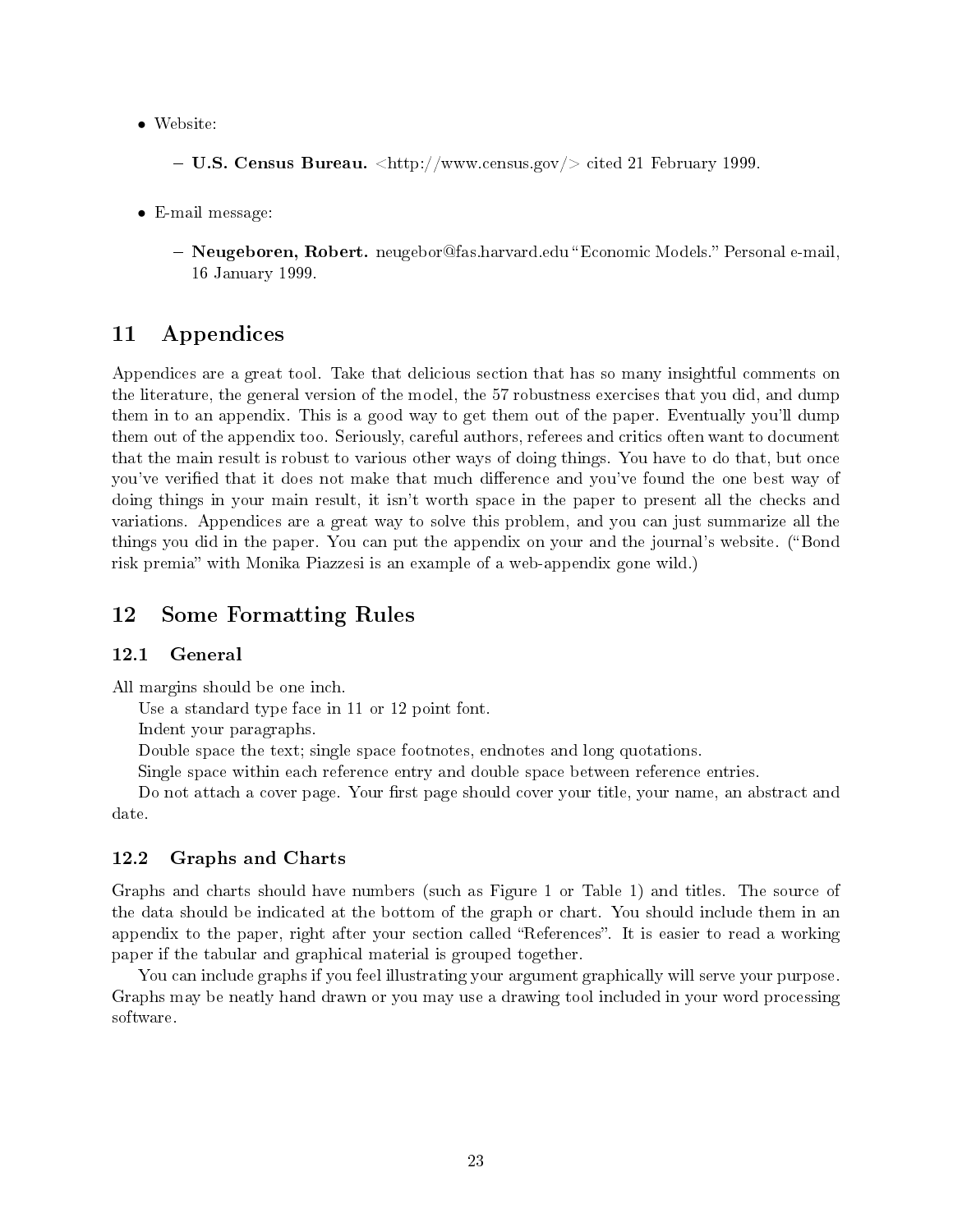#### 12.3 Proofreading and Revision

Check for typos, spelling errors, missing pages, incorrect table or figure numbers, missing references, and the like. These are the cockroaches of writing. Exterminate them.

Use the spell-check feature of your word processing software, but do not use it as your sole proofreading measure! Carefully read your draft to correct awkward and/or repetitive phrases, and to reorganize your sentences and paragraphs to improve the flow of the paper and eliminate redundancies. After a careful revision, I recommend that you have another person read the paper, too. Keep in mind that the Writing Center<sup>4</sup> offers assistance, but you must complete a draft in a timely manner to make use of these services.

### 13 Further References

Several books can help you in writing a research paper.

For specific information on economics papers and research, consult the following books:

- Andreano, Ralph L., Evan Ira Farber, Sabron Reynolds. 1967. The Student Economist's Handbook. Cambridge, Schenkman. call#: Z 7164 .E2 A63
- McCloskey, Donald N. 1987. The Writing of Economics. New York, Macmillan Publishing Co. call#: PE 1479 .E35 M33 1987
- Officer, Lawrence H., Daniel H. Saks, Judith A. Saks. 1980. So You Have to Write an Economics Term Paper. East Lansing, Michigan, Graduate School of Business Administration Division of Research.

For general help on writing, including organization and style, consult the following books:

- Strunk, William Jr., and E. B. White. 1979. The Elements of Style. New York, Macmillan. call#: PE 1408 .S772 1979
- Turabian, Kate L. 1987. A Manual for Writers of Term Papers, Theses, and Dissertations. 5th edition. Chicago, University of Chicago Press. Call#: LB 2369 .T8 1987

There are three additional books that will both entertain and tell you a lot about how economists think and write. These books are not directed towards that actual writing of a research paper, but they will certainly provide you with a helpful perspective on the whole process.

- McCloskey, Donald N. 1985. The Rhetoric of Economics. Madison, University of Wisconsin Press. call#: HB 71 .M38 1985
- McCloskey, Donald N. 1990. If You're So Smart: The Narrative of Economic Expertise. Chicago, University of Chicago Press. call#: HB 199 .M385 1990
- McCloskey, Donald N. 1994. Rhetoric and Persuasion in Economics. New York: Cambridge University Press. call#: HB 71 .M378 1994

<sup>4</sup> Improving your writing skills is an important goal of this course. The Economics Department has produced a guide to writing that you should consult before writing your first paper (HUhttp://isites.harvard.edu/fs/docs/icb.topic141255.les/Writing\_Economics.pdfUH ). I also encourage you to take advantage of the services provided by the Harvard Writing Center on the Garden Level of the Barker Center (http://www.fas.harvard.edu/~wricntr/).